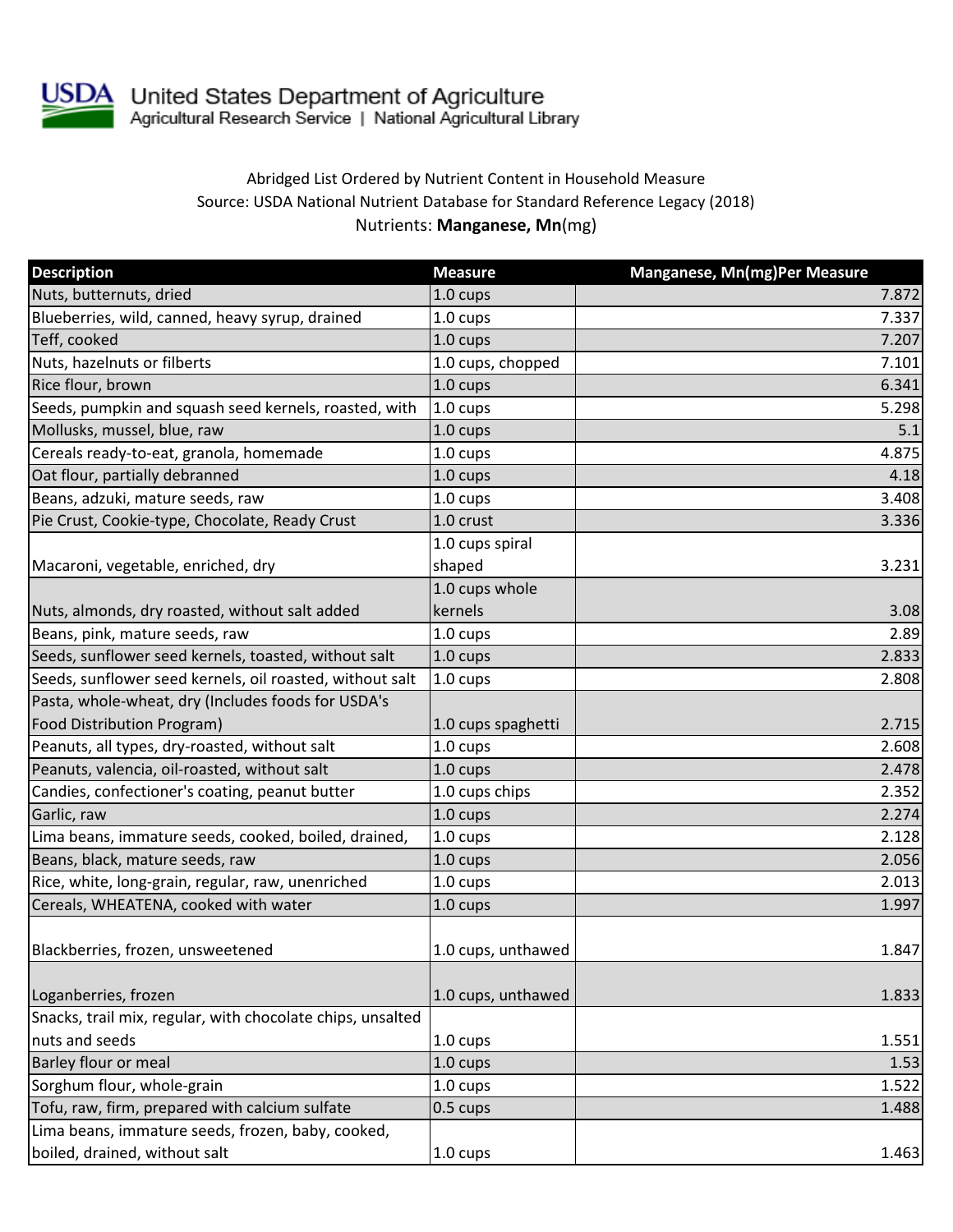| Soybeans, green, raw                                       | 1.0 cups             | 1.4   |
|------------------------------------------------------------|----------------------|-------|
| Nuts, chestnuts, european, raw, unpeeled                   | 1.0 cups             | 1.38  |
| Cowpeas (blackeyes), immature seeds, frozen, cooked,       |                      |       |
| boiled, drained, without salt                              | 1.0 cups             | 1.345 |
|                                                            | 1.0 cups spiral      |       |
| Macaroni, vegetable, enriched, cooked                      | shaped               | 1.321 |
| Soup, black bean, canned, condensed                        | 1.0 cups (8 fl oz)   | 1.285 |
| Sweet potato, canned, syrup pack, drained solids           | 1.0 cups             | 1.205 |
| Edamame, frozen, unprepared                                | 1.0 cups             | 1.192 |
| Cereals ready-to-eat, POST, Shredded Wheat, original       | 2.0 biscuits (1 NLEA |       |
| big biscuit                                                | serving)             | 1.184 |
| Spinach, canned, regular pack, solids and liquids          | 1.0 cups             | 1.154 |
| Lima beans, immature seeds, frozen, baby, unprepared       | 1.0 cups             | 1.151 |
| Amaranth leaves, cooked, boiled, drained, without salt     | 1.0 cups             | 1.137 |
| Cereals, oats, instant, fortified, with raisins and spice, |                      |       |
| prepared with water                                        | 1.0 cups             | 1.118 |
| Wheat flour, white, bread, enriched                        | 1.0 cups             | 1.085 |
| Pie crust, deep dish, frozen, baked, made with enriched    | 1.0 pie crust        |       |
| flour                                                      | (average weight)     | 1.077 |
| Pie crust, deep dish, frozen, unbaked, made with           | 1.0 pie crust        |       |
| enriched flour                                             | (average weight)     | 1.071 |
| Beets, canned, regular pack, solids and liquids            | 1.0 cups             | 1.011 |
| Pasta, fresh-refrigerated, spinach, as purchased           | 4.0 oz               | 1     |
| Beverages, Whey protein powder isolate                     | 3.0 scoop            | 0.998 |
| Cowpeas (blackeyes), immature seeds, cooked, boiled,       |                      |       |
| drained, without salt                                      | 1.0 cups             | 0.944 |
| Beverages, tea, instant, unsweetened, powder               | 1.0 serving 1 tsp    | 0.931 |
| Beans, baked, canned, with pork                            | 1.0 cups             | 0.913 |
| Soybeans, green, cooked, boiled, drained, without salt     | 1.0 cups             | 0.904 |
| Wheat flour, white, all-purpose, unenriched                | 1.0 cups             | 0.853 |
| Wheat flour, white, all-purpose, enriched, calcium-        | 1.0 cups             | 0.853 |
| Pasta, dry, unenriched                                     | 1.0 cups spaghetti   | 0.834 |
| Pasta, dry, enriched                                       | 1.0 cups spaghetti   | 0.834 |
|                                                            | 0.33 package (10     |       |
| Okra, frozen, unprepared                                   | oz)                  | 0.829 |
| Nuts, coconut meat, dried (desiccated), sweetened,         |                      |       |
| flaked, packaged                                           | 1.0 cups             | 0.815 |
| Cowpeas (blackeyes), immature seeds, raw                   | $1.0 \text{ cups}$   | 0.812 |
| Fish, burbot, cooked, dry heat                             | 1.0 fillet           | 0.807 |
| Corn grain, white                                          | 1.0 cups             | 0.805 |
| Nuts, coconut meat, dried (desiccated), toasted            | 1.0 <sub>oz</sub>    | 0.794 |
| Turnip greens, frozen, cooked, boiled, drained, without    | 1.0 cups             | 0.779 |
| Nuts, coconut meat, dried (desiccated), not sweetened      | 1.0 <sub>oz</sub>    | 0.778 |
| Okra, frozen, cooked, boiled, drained, without salt        | 0.5 cups slices      | 0.776 |
| Snacks, pretzels, hard, whole-wheat including both         |                      |       |
| salted and unsalted                                        | 1.0 <sub>oz</sub>    | 0.755 |
|                                                            | 0.75 cups (1 NLEA    |       |
| Cereals ready-to-eat, QUAKER, QUAKER OAT LIFE, plain       | serving)             | 0.747 |
| Rice, white, long-grain, regular, cooked, unenriched,      | 1.0 cups             | 0.746 |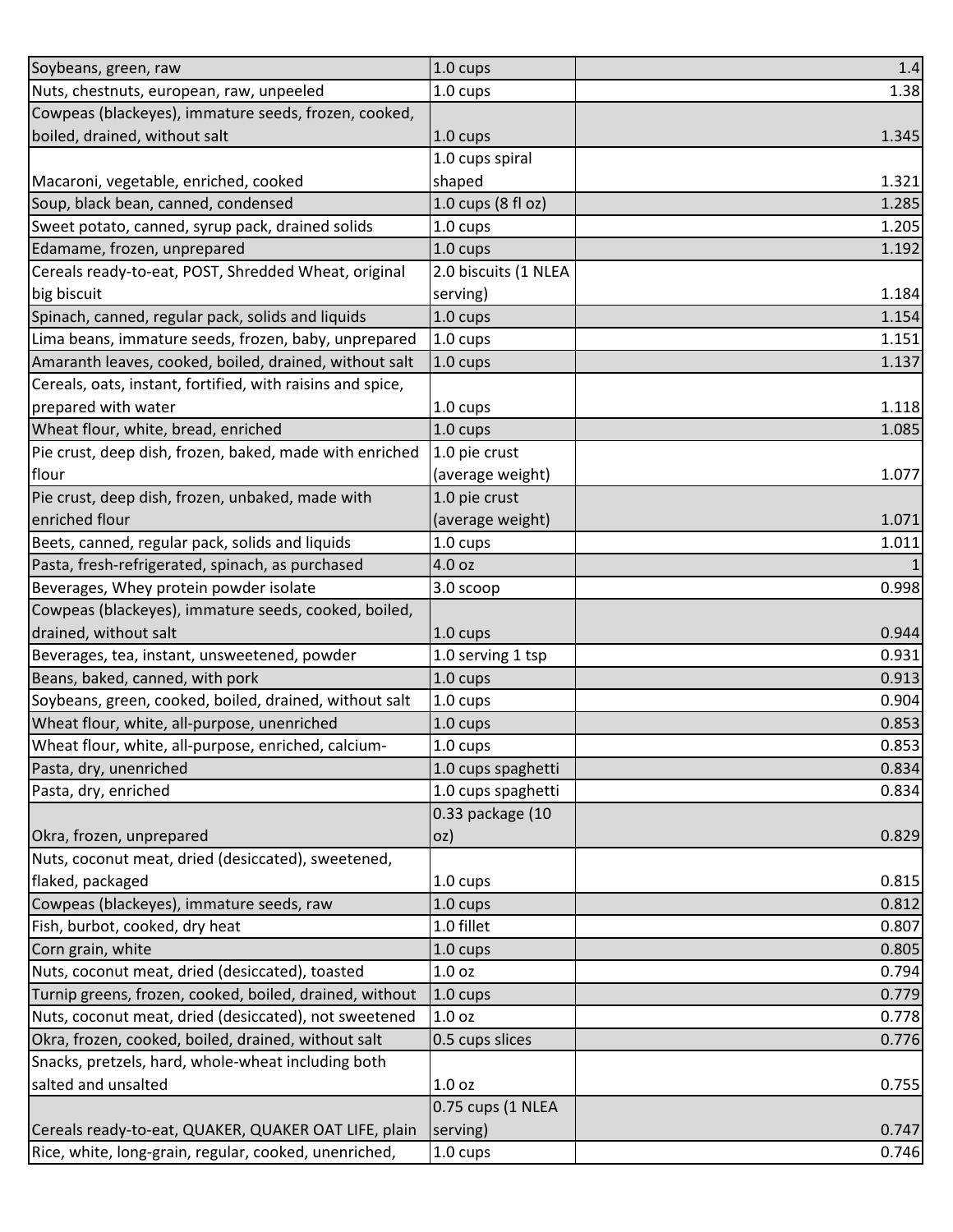| Seeds, lotus seeds, dried                             | 1.0 cups               | 0.742 |
|-------------------------------------------------------|------------------------|-------|
| Tomato products, canned, sauce, with onions           | 1.0 cups               | 0.737 |
|                                                       |                        |       |
| Boysenberries, frozen, unsweetened                    | 1.0 cups, unthawed     | 0.722 |
| Rice, white, medium-grain, cooked, unenriched         | $1.0 \text{ cups}$     | 0.701 |
| Pasta, fresh-refrigerated, plain, as purchased        | 4.0 oz                 | 0.7   |
| Bread, whole-wheat, commercially prepared             | 1.0 slice              | 0.696 |
|                                                       | 1.0 potato large (3"   |       |
| Potatoes, Russet, flesh and skin, baked               | to 4-1/4" dia.         | 0.682 |
| Fish, trout, mixed species, cooked, dry heat          | 1.0 fillet             | 0.676 |
| DIGIORNO Pizza, cheese topping, rising crust, frozen, |                        |       |
| baked                                                 | 1.0 slice $1/4$ of pie | 0.67  |
| Soybeans, mature seeds, sprouted, cooked, steamed     | 1.0 cups               | 0.667 |
| Grapes, american type (slip skin), raw                | $1.0 \text{ cups}$     | 0.661 |
| Carrots, canned, regular pack, drained solids         | 1.0 cups, sliced       | 0.657 |
| Turnip greens and turnips, frozen, cooked, boiled,    | 1.0 cups               | 0.652 |
| Candies, NESTLE, BUTTERFINGER Crisp                   | 1.0 piece              | 0.646 |
| Soup, pea, green, canned, condensed                   | 0.5 cups               | 0.64  |
| Boysenberries, canned, heavy syrup                    | $1.0 \text{ cups}$     | 0.64  |
| Tomato products, canned, sauce, with onions, green    |                        |       |
| peppers, and celery                                   | 1.0 cups               | 0.61  |
| Cornmeal, whole-grain, white                          | 1.0 cups               | 0.608 |
| Beans, black turtle, mature seeds, cooked, boiled,    | 1.0 cups               | 0.605 |
| Blueberries, frozen, sweetened                        | 1.0 cups, thawed       | 0.603 |
|                                                       | 0.33 package (10       |       |
| Collards, frozen, chopped, unprepared                 | oz)                    | 0.601 |
| Soup, pea, split with ham, canned, chunky, ready-to-  | $1.0 \text{ cups}$     | 0.6   |
| Spices, ginger, ground                                | $1.0$ tsp              | 0.599 |
|                                                       | 1.0 fruit (2-1/2"      |       |
| Persimmons, japanese, raw                             | dia)                   | 0.596 |
| Peas, green, raw                                      | 1.0 cups               | 0.594 |
| Spices, turmeric, ground                              | $1.0$ tsp              | 0.594 |
| Syrups, table blends, pancake, with 2% maple, with    |                        |       |
| added potassium                                       | 1.0 cups               | 0.583 |
| Nuts, mixed nuts, oil roasted, with peanuts, lightly  | 1.0 <sub>oz</sub>      | 0.578 |
|                                                       | 1.0 medium (2" dia,    |       |
| Sweet potato, cooked, baked in skin, flesh, with salt | 5" long, raw)          | 0.567 |
| Seeds, safflower seed meal, partially defatted        | 1.0 <sub>oz</sub>      | 0.566 |
| Peas and carrots, frozen, cooked, boiled, drained,    | 1.0 package (10 oz)    |       |
| without salt                                          | yields                 | 0.562 |
| Beans, black turtle, mature seeds, canned             | $1.0 \text{ cups}$     | 0.559 |
| Muffin, blueberry, commercially prepared, low-fat     | 1.0 muffin small       | 0.557 |
| Snacks, rice cakes, brown rice, buckwheat             | 1.0 cake               | 0.556 |
| Pokeberry shoots, (poke), cooked, boiled, drained,    | $1.0 \text{ cups}$     | 0.554 |
| Carrots, canned, no salt added, solids and liquids    | 0.5 cups slices        | 0.553 |
| Lima beans, immature seeds, frozen, fordhook,         | 1.0 cups               | 0.552 |
| Squash, summer, zucchini, italian style, canned       | 1.0 cups               | 0.545 |
| Tomato products, canned, sauce, with tomato tidbits   | $1.0 \text{ cups}$     | 0.537 |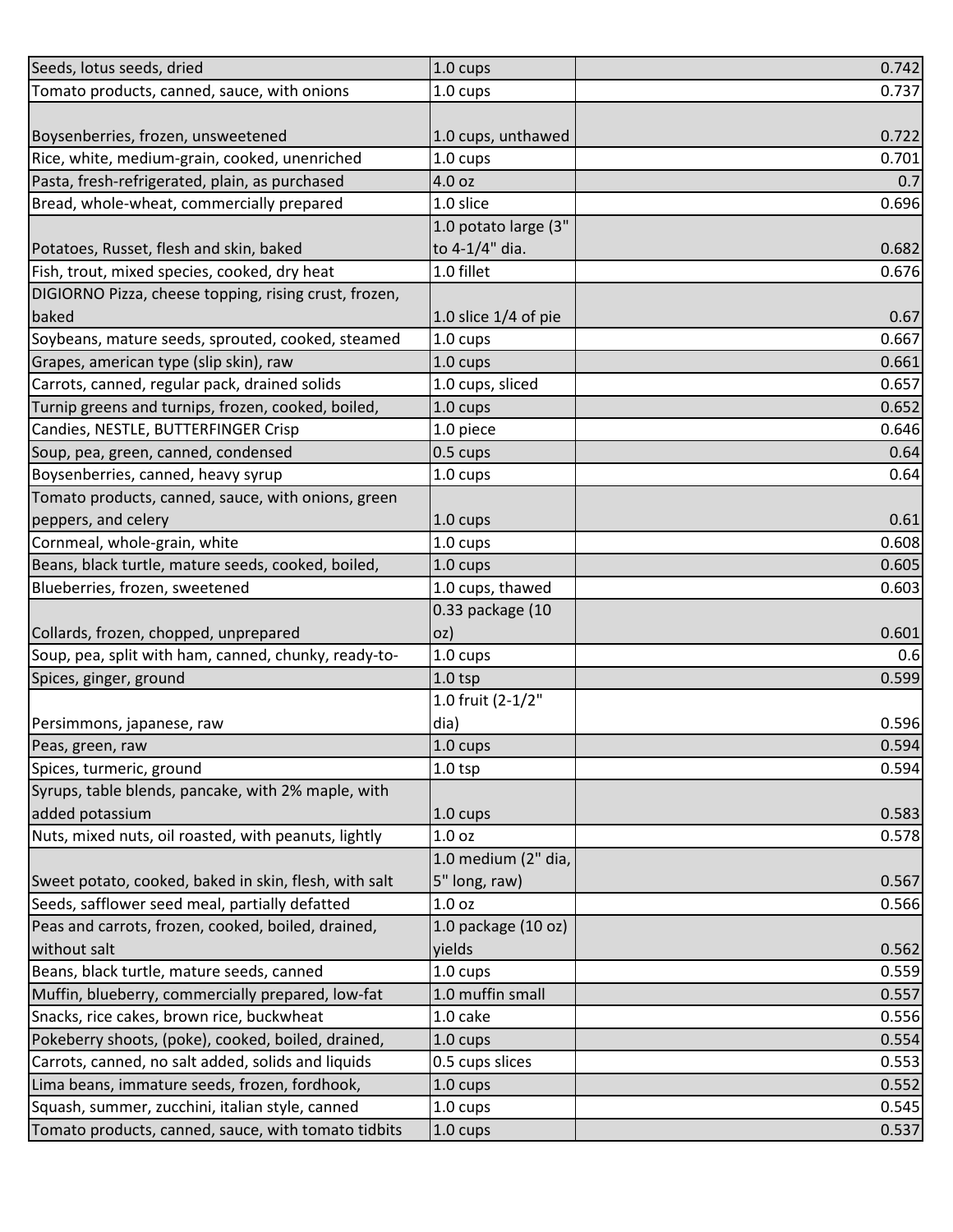| Bagels, plain, enriched, with calcium propionate        |                     |       |
|---------------------------------------------------------|---------------------|-------|
| (includes onion, poppy, sesame)                         | 1.0 bagel           | 0.534 |
|                                                         | 16.0 crackers 1     |       |
| Crackers, wheat, regular                                | serving             | 0.527 |
| Peas, mature seeds, sprouted, raw                       | 1.0 cups            | 0.526 |
|                                                         | 0.33 package (10    |       |
| Beans, pinto, immature seeds, frozen, unprepared        | oz)                 | 0.513 |
| Noodles, egg, spinach, enriched, cooked                 | 1.0 cups            | 0.507 |
| Squash, summer, crookneck and straightneck, frozen,     |                     |       |
| cooked, boiled, drained, without salt                   | 1.0 cups slices     | 0.505 |
| Noodles, egg, unenriched, cooked, without added salt    | 1.0 cups            | 0.504 |
| Mollusks, oyster, eastern, wild, cooked, moist heat     | 3.0 oz              | 0.502 |
| Currants, zante, dried                                  | 1.0 cups            | 0.497 |
| Turnip greens, cooked, boiled, drained, without salt    | 1.0 cups, chopped   | 0.485 |
| Desserts, mousse, chocolate, prepared-from-recipe       | 1.0 recipe yield    | 0.477 |
| Snacks, rice cakes, brown rice, multigrain              | 1.0 cake            | 0.47  |
| Pancakes, buckwheat, dry mix, incomplete                | 1.0 <sub>oz</sub>   | 0.469 |
| Gravy, beef, canned, ready-to-serve                     | $1.0 \text{ cups}$  | 0.466 |
|                                                         | 0.25 cups (1 NLEA   |       |
| Cereals, CREAM OF RICE, dry                             | serving)            | 0.465 |
| Broccoli, frozen, chopped, unprepared                   | 1.0 cups            | 0.459 |
| Snacks, rice cakes, brown rice, corn                    | 1.0 cake            | 0.457 |
|                                                         |                     |       |
| Cardoon, raw                                            | 1.0 cups, shredded  | 0.456 |
| Spices, cinnamon, ground                                | $1.0$ tsp           | 0.454 |
| Beets, raw                                              | 1.0 cups            | 0.447 |
| Noodles, japanese, somen, cooked                        | 1.0 cups            | 0.442 |
| Apricots, dehydrated (low-moisture), sulfured,          | 1.0 cups            | 0.439 |
| Corn flour, yellow, masa, enriched                      | 1.0 cups            | 0.429 |
| Tomato products, canned, puree, with salt added         | 1.0 cups            | 0.422 |
| Tomato products, canned, puree, without salt added      | 1.0 cups            | 0.422 |
| Potatoes, mashed, dehydrated, prepared from granules    |                     |       |
| with milk, water and margarine added                    | 1.0 cups            | 0.418 |
| Bread, protein (includes gluten)                        | 1.0 <sub>oz</sub>   | 0.417 |
| Mollusks, oyster, eastern, cooked, breaded and fried    | 3.0 oz              | 0.416 |
| Squash, winter, butternut, frozen, cooked, boiled,      | 1.0 cups, mashed    | 0.415 |
| Peaches, dehydrated (low-moisture), sulfured, stewed    | 1.0 cups            | 0.411 |
| Asparagus, canned, drained solids                       | 1.0 cups            | 0.411 |
| Mountain yam, hawaii, cooked, steamed, without salt     | 1.0 cups, cubes     | 0.41  |
| Broccoli, frozen, chopped, cooked, boiled, drained,     | 1.0 cups            | 0.41  |
| Candies, chocolate, dark, NFS (45-59% cacao solids 90%; |                     |       |
| 60-69% cacao solids 5%; 70-85% cacao solids 5%)         | 1.0 <sub>oz</sub>   | 0.408 |
|                                                         |                     |       |
| Biscuits, plain or buttermilk, dry mix                  | 1.0 cups, purchased | 0.408 |
| Potatoes, scalloped, home-prepared with butter          | 1.0 cups            | 0.407 |
| Pears, dried, sulfured, stewed, without added sugar     | 1.0 cups, halves    | 0.405 |
| Seeds, sesame flour, low-fat                            | 1.0 <sub>oz</sub>   | 0.396 |
|                                                         | 1.0 cups (1/2"      |       |
| Bamboo shoots, raw                                      | slices)             | 0.396 |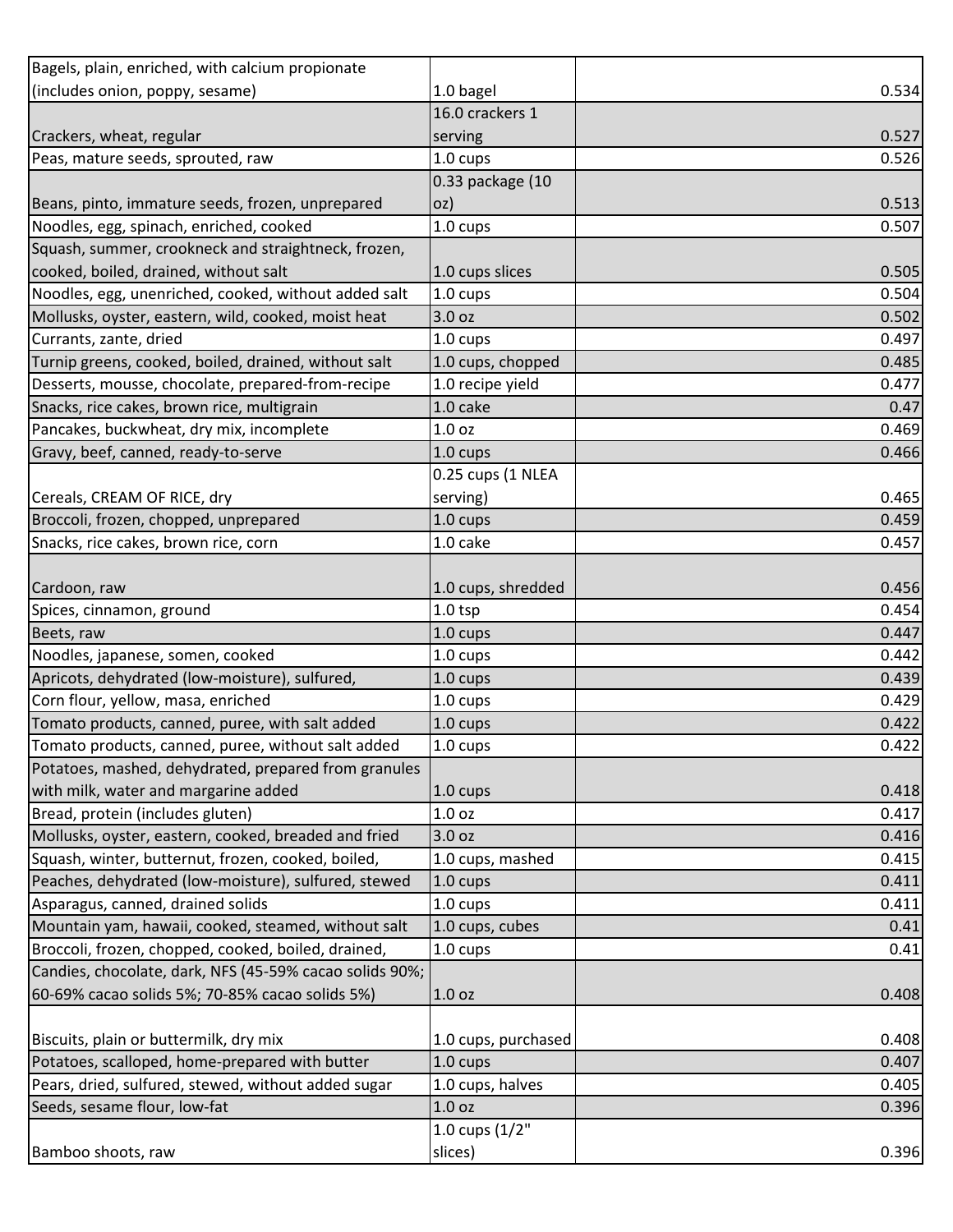| Snacks, granola bars, soft, uncoated, peanut butter                       | 1.0 bar $(1 oz)$     | 0.392 |
|---------------------------------------------------------------------------|----------------------|-------|
| Mollusks, oyster, eastern, wild, cooked, dry heat                         | 3.0 oz               | 0.39  |
| Turnip greens, frozen, cooked, boiled, drained, with salt                 | $0.5 \text{ cups}$   | 0.389 |
| Beans, snap, green, frozen, cooked, boiled, drained                       | 1.0 cups             | 0.389 |
| Plantains, yellow, raw                                                    | 1.0 plantain         | 0.389 |
| Bread, cracked-wheat                                                      | 1.0 <sub>oz</sub>    | 0.389 |
| Tree fern, cooked, without salt                                           | 0.5 cups, chopped    | 0.383 |
| Soup, chicken with rice, canned, condensed                                | $0.5 \text{ cups}$   | 0.378 |
| Chocolate, dark, 60-69% cacao solids                                      | 1.0 oz               | 0.376 |
| Fruit salad, (peach and pear and apricot and pineapple                    |                      |       |
| and cherry), canned, water pack, solids and liquids                       | 1.0 cups             | 0.37  |
| Soup, beef broth, bouillon, consomme, prepared with                       |                      |       |
| equal volume water                                                        | $1.0$ cups (8 fl oz) | 0.366 |
| Soup, cream of shrimp, canned, prepared with equal                        | $1.0 \text{ cups}$   | 0.366 |
| Snacks, oriental mix, rice-based                                          | 1.0 <sub>oz</sub>    | 0.361 |
| Squash, winter, acorn, cooked, boiled, mashed, with salt 1.0 cups, mashed |                      | 0.358 |
| Squash, winter, acorn, cooked, boiled, mashed, without                    | 1.0 cups, mashed     | 0.358 |
| Potatoes, baked, skin, without salt                                       | 1.0 skin             | 0.357 |
| Fruit cocktail, (peach and pineapple and pear and grape                   |                      |       |
| and cherry), canned, heavy syrup, solids and liquids                      | $1.0 \text{ cups}$   | 0.357 |
| Cookies, molasses                                                         | 1.0 <sub>oz</sub>    | 0.356 |
| Purslane, cooked, boiled, drained, without salt                           | $1.0 \text{ cups}$   | 0.353 |
| Squash, winter, butternut, cooked, baked, without salt                    | 1.0 cups, cubes      | 0.353 |
| Snacks, KELLOGG, KELLOGG'S RICE KRISPIES TREATS                           | 1.0 serving          | 0.352 |
| Cereals, CREAM OF RICE, cooked with water, with salt                      | 1.0 cups             | 0.351 |
| Squash, winter, hubbard, baked, with salt                                 | 1.0 cups, cubes      | 0.349 |
| Soup, chicken noodle, dry, mix                                            | 1.0 packet           | 0.346 |
| Bread, reduced-calorie, wheat                                             | 1.0 <sub>oz</sub>    | 0.343 |
| Nuts, almond butter, plain, with salt added                               | 1.0 tbsp             | 0.341 |
| Peas, edible-podded, frozen, unprepared                                   | 1.0 cups             | 0.338 |
|                                                                           |                      |       |
| Burdock root, cooked, boiled, drained, without salt                       | 1.0 cups (1" pieces) | 0.338 |
| Crackers, rye, wafers, seasoned                                           | $0.5$ oz             | 0.337 |
| Mollusks, oyster, eastern, farmed, raw                                    | 3.0 oz               | 0.335 |
| Beans, kidney, mature seeds, sprouted, raw                                | 1.0 cups             | 0.335 |
| Noodles, egg, dry, unenriched                                             | 1.0 cups             | 0.325 |
| Mollusks, oyster, Pacific, raw                                            | 1.0 medium           | 0.322 |
|                                                                           |                      |       |
| Chocolate-flavored hazelnut spread                                        | 1.0 serving 2 TBSP   | 0.321 |
| Fast foods, croissant, with egg, cheese, and sausage                      | 1.0 sandwich         | 0.315 |
| Squash, summer, zucchini, includes skin, cooked, boiled,                  |                      |       |
| drained, without salt                                                     | 1.0 cups, sliced     | 0.311 |
| Nuts, chestnuts, chinese, boiled and steamed                              | 1.0 <sub>oz</sub>    | 0.311 |
| Leeks, (bulb and lower leaf-portion), cooked, boiled,                     |                      |       |
| drained, without salt                                                     | 1.0 leek             | 0.306 |
|                                                                           | 0.12 pie 1 pie (1/8  |       |
| Pie, Dutch Apple, Commercially Prepared                                   | of 9" pie)           | 0.305 |
| Orange juice, frozen concentrate, unsweetened,                            | 1.0 cups             | 0.304 |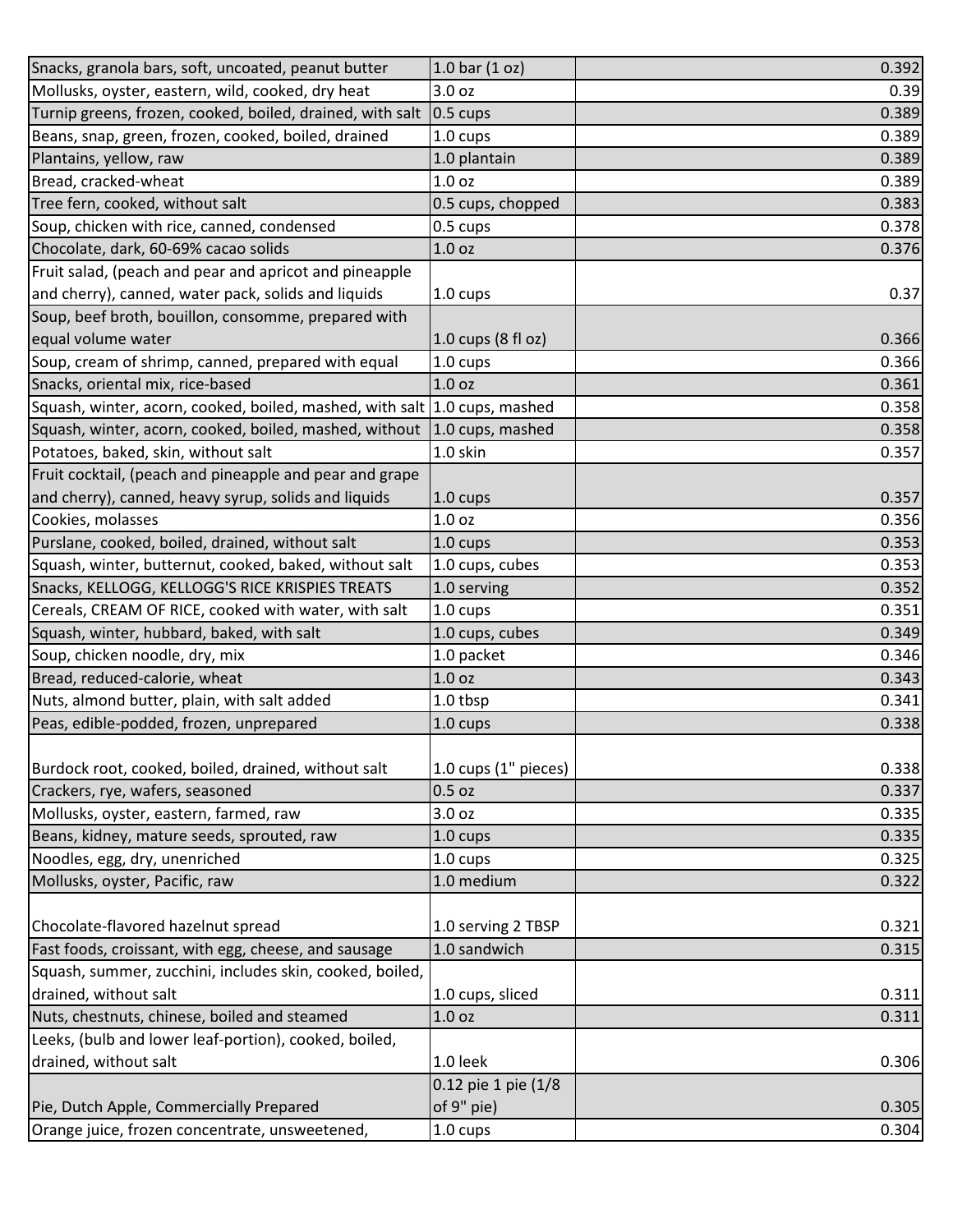|                                                           | 0.5 cups, chopped    |       |
|-----------------------------------------------------------|----------------------|-------|
| Turnip greens, frozen, unprepared                         | or diced             | 0.303 |
| Bread, wheat                                              | 1.0 slice            | 0.298 |
| Squash, winter, hubbard, cooked, boiled, mashed, with     | 1.0 cups, mashed     | 0.297 |
| Squash, winter, hubbard, cooked, boiled, mashed,          | 1.0 cups, mashed     | 0.297 |
| Kale, frozen, unprepared                                  | 1.0 cups             | 0.297 |
| Brussels sprouts, raw                                     | 1.0 cups             | 0.297 |
| Fast foods, english muffin, with egg, cheese, and         | 1.0 sandwich         | 0.296 |
|                                                           | 1.0 serving 2.1 oz   |       |
| Candies, NESTLE, BUTTERFINGER Bar                         | bar                  | 0.294 |
| Apples, frozen, unsweetened, unheated (Includes foods     |                      |       |
| for USDA's Food Distribution Program)                     | 1.0 cups slices      | 0.292 |
|                                                           | 1.0 slice (average   |       |
| Bread, pan dulce, sweet yeast bread                       | weight of 1 slice)   | 0.29  |
| Bread, oatmeal, toasted                                   | 1.0 <sub>oz</sub>    | 0.29  |
|                                                           | 1.0 pita, large (6-  |       |
| Bread, pita, white, enriched                              | $1/2$ " dia)         | 0.289 |
| Currants, european black, raw                             | 1.0 cups             | 0.287 |
| Snacks, crisped rice bar, chocolate chip                  | $1.0$ bar $(1$ oz)   | 0.28  |
| Fast foods, biscuit, with egg and bacon                   | 1.0 biscuit          | 0.279 |
| Cress, garden, raw                                        | 1.0 cups             | 0.277 |
| Noodles, japanese, somen, dry                             | 2.0 <sub>oz</sub>    | 0.273 |
| Soup, beef noodle, canned, condensed                      | $0.5 \text{ cups}$   | 0.273 |
| Cookies, oatmeal, refrigerated dough, baked               | 1.0 <sub>oz</sub>    | 0.27  |
| Spinach, raw                                              | 1.0 cups             | 0.269 |
| Cracker, meal                                             | 1.0 <sub>oz</sub>    | 0.268 |
|                                                           | 1.0 piece (1/12 of   |       |
| Cake, chocolate, prepared from recipe without frosting    | $9"$ dia)            | 0.266 |
| Fish, pike, northern, cooked, dry heat                    | 3.0 <sub>oz</sub>    | 0.264 |
| Drumstick pods, raw                                       | 1.0 cups slices      | 0.259 |
| Cookies, peanut butter sandwich, regular                  | 1.0 <sub>oz</sub>    | 0.259 |
| Corn, sweet, yellow, frozen, kernels cut off cob, boiled, |                      |       |
| drained, without salt                                     | 1.0 cups             | 0.256 |
| Frostings, coconut-nut, ready-to-eat                      | 0.08 package         | 0.256 |
| Soup, cream of celery, canned, prepared with equal        | 1.0 cups             | 0.255 |
| Biscuits, plain or buttermilk, refrigerated dough, higher | 1.0 biscuit          | 0.254 |
| Cream puff, eclair, custard or cream filled, iced         | 4.0 oz               | 0.253 |
| Tortillas, ready-to-bake or -fry, flour, shelf stable     | 1.0 tortilla         | 0.253 |
| Asparagus, frozen, cooked, boiled, drained, without salt  | $1.0 \text{ cups}$   | 0.252 |
| Soup, chicken gumbo, canned, condensed                    | 0.5 cups (4 fl oz)   | 0.252 |
| Cookies, chocolate sandwich, with creme filling, regular  | 3.0 cookie           | 0.252 |
| Candies, fudge, chocolate, with nuts, prepared-from-      | 1.0 <sub>oz</sub>    | 0.251 |
| Soup, onion, canned, condensed                            | $0.5$ cups (4 fl oz) | 0.246 |
| Soup, chicken, canned, chunky, ready-to-serve             | 1.0 cups             | 0.245 |
| Cabbage, chinese (pak-choi), cooked, boiled, drained,     |                      |       |
| with salt                                                 | 1.0 cups, shredded   | 0.245 |
| Cabbage, chinese (pak-choi), cooked, boiled, drained,     |                      |       |
| without salt                                              | 1.0 cups, shredded   | 0.245 |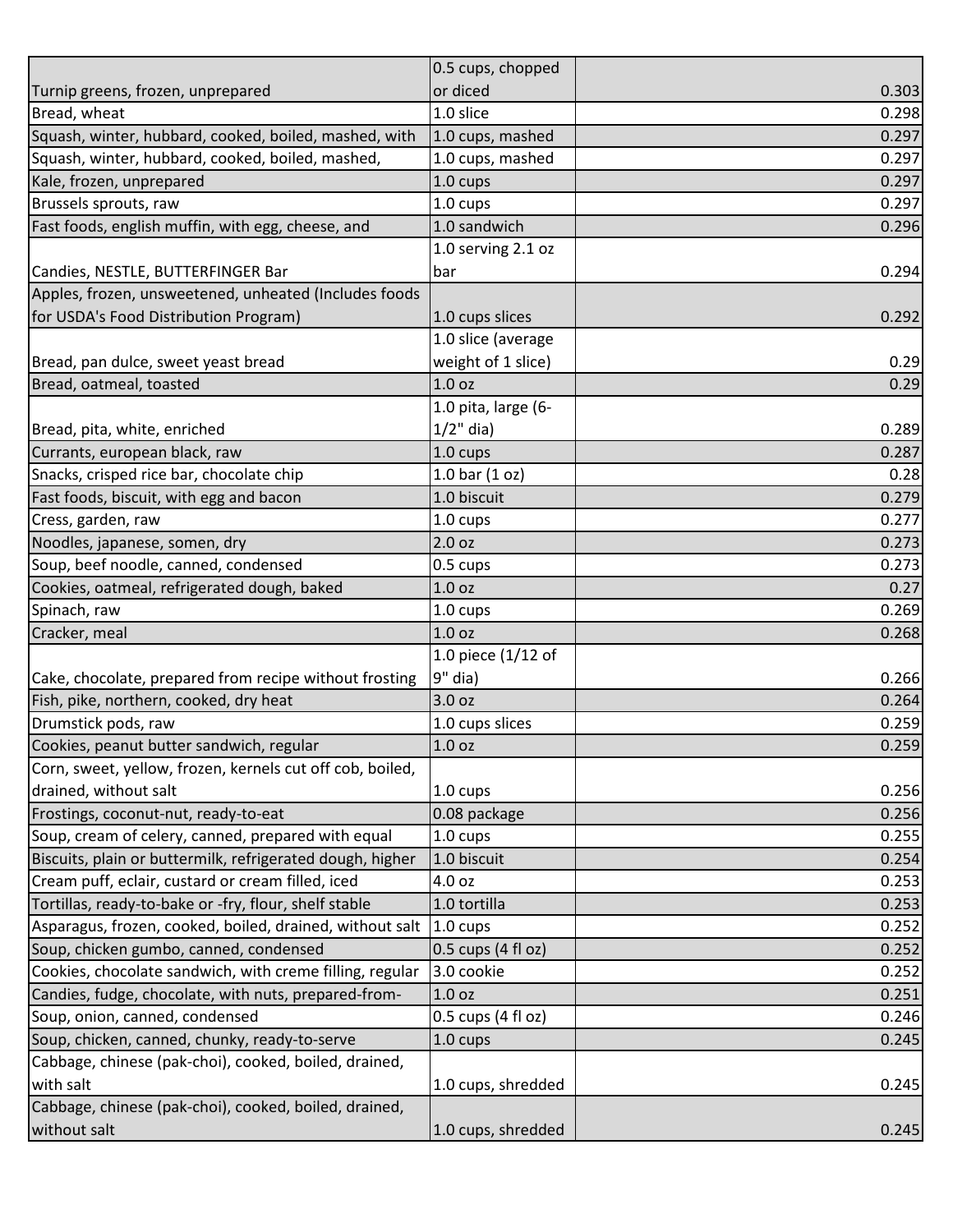|                                                           | 11.0 crackers (1    |       |
|-----------------------------------------------------------|---------------------|-------|
| Crackers, cream, Gamesa Sabrosas                          | NLEA serving)       | 0.241 |
| Peas, edible-podded, raw                                  | 1.0 cups, chopped   | 0.239 |
| Cookies, oatmeal, commercially prepared, regular          | 1.0 <sub>oz</sub>   | 0.238 |
| Milk substitutes, fluid, with lauric acid oil             | $1.0 \text{ cups}$  | 0.237 |
| Pomegranate juice, bottled                                | 1.0 cups            | 0.237 |
| Bread, rye                                                | 1.0 <sub>oz</sub>   | 0.234 |
| Taro, tahitian, cooked, without salt                      | 1.0 cups slices     | 0.23  |
| Plantains, yellow, baked                                  | 1.0 cups            | 0.229 |
| Cookies, oatmeal, with raisins                            | 1.0 <sub>oz</sub>   | 0.227 |
| Fast foods, croissant, with egg, cheese, and ham          | 1.0 item            | 0.225 |
|                                                           | 1.0 mini bagel (2-  |       |
| Bagels, oat bran                                          | $1/2$ " dia)        | 0.224 |
| Fast Foods, biscuit, with egg and sausage                 | 1.0 item            | 0.224 |
|                                                           | 1.0 serving 28      |       |
| Candies, dark chocolate coated coffee beans               | pieces              | 0.223 |
| Bread, oat bran                                           | 1.0 <sub>oz</sub>   | 0.221 |
| Snacks, potato chips, fat-free, made with olestra         | 1.0 <sub>oz</sub>   | 0.218 |
| Figs, canned, water pack, solids and liquids              | $1.0 \text{ cups}$  | 0.218 |
| Cookies, oatmeal, refrigerated dough                      | 1.0 <sub>oz</sub>   | 0.217 |
| Gooseberries, raw                                         | 1.0 cups            | 0.216 |
| Syrups, table blends, pancake                             | 1.0 cups            | 0.214 |
| Cereals ready-to-eat, rice, puffed, fortified             | 1.0 cups            | 0.21  |
| Corn, sweet, yellow, canned, brine pack, regular pack,    |                     |       |
| solids and liquids                                        | 1.0 cups            | 0.21  |
| Crackers, saltines, whole wheat (includes multi-grain)    | 1.0 serving         | 0.209 |
| Yardlong bean, cooked, boiled, drained, without salt      | 1.0 cups slices     | 0.209 |
| Currants, red and white, raw                              | $1.0 \text{ cups}$  | 0.208 |
| Apricots, dried, sulfured, stewed, without added sugar    | 1.0 cups, halves    | 0.207 |
| Focaccia, Italian flatbread, plain                        | 1.0 piece           | 0.207 |
| Onions, raw                                               | 1.0 cups, chopped   | 0.206 |
| Vegetable juice cocktail, canned                          | $1.0 \text{ cups}$  | 0.202 |
| Cranberry sauce, canned, sweetened                        | 1.0 cups            | 0.202 |
| Rice noodles, cooked                                      | 1.0 cups            | 0.201 |
| Cookies, peanut butter sandwich, special dietary          | 1.0 <sub>oz</sub>   | 0.2   |
| Beverages, almond milk, chocolate, ready-to-drink         | 8.0 fl oz           | 0.199 |
| Cookies, chocolate wafers                                 | 1.0 <sub>oz</sub>   | 0.197 |
| Nuts, coconut cream, raw (liquid expressed from grated    | 1.0 tbsp            | 0.196 |
|                                                           | 6.0 cracker 1       |       |
| Crackers, cheese, sandwich-type with cheese filling       | cracker = $6.5g$    | 0.194 |
| Kale, raw                                                 | 1.0 cups            | 0.193 |
| Milk, chocolate, fluid, commercial, whole, with added     |                     |       |
| vitamin A and vitamin D                                   | 1.0 cups            | 0.193 |
|                                                           |                     |       |
| Garlic bread, frozen                                      | 1.0 slice presliced | 0.19  |
| Biscuits, mixed grain, refrigerated dough                 | 1.0 <sub>oz</sub>   | 0.187 |
| Asparagus, canned, regular pack, solids and liquids       | $0.5 \text{ cups}$  | 0.185 |
| Cherries, sour, red, canned, light syrup pack, solids and | 1.0 cups            | 0.184 |
| Cowpeas, leafy tips, raw                                  | 1.0 cups, chopped   | 0.183 |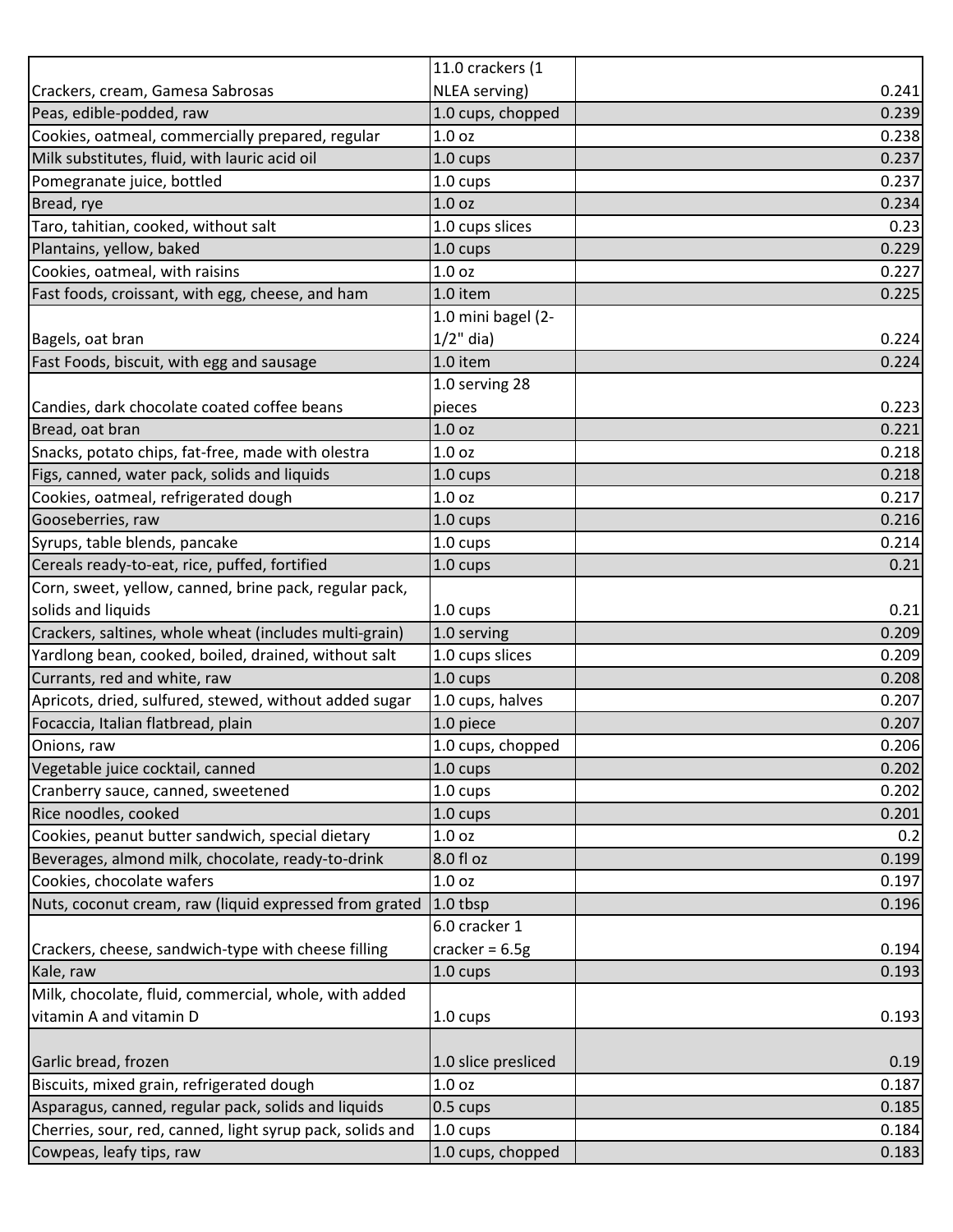| Carrots, raw                                                                                                                                            | 1.0 cups chopped   | 0.183          |
|---------------------------------------------------------------------------------------------------------------------------------------------------------|--------------------|----------------|
| Hyacinth-beans, immature seeds, cooked, boiled,                                                                                                         |                    |                |
| drained, without salt                                                                                                                                   | 1.0 cups           | 0.183          |
| Cookies, peanut butter, commercially prepared, regular                                                                                                  | 1.0 <sub>oz</sub>  | 0.182          |
| Cookies, oatmeal, commercially prepared, special                                                                                                        | 1.0 <sub>oz</sub>  | 0.181          |
| Fruit cocktail, (peach and pineapple and pear and grape                                                                                                 |                    |                |
| and cherry), canned, extra light syrup, solids and liquids                                                                                              | 0.5 cups           | 0.181          |
| Candies, MOUNDS Candy Bar                                                                                                                               | 1.0 bar snack size | 0.18           |
| POPEYES, biscuit                                                                                                                                        | 1.0 biscuit        | 0.18           |
| Bread, white wheat                                                                                                                                      | 1.0 slice          | 0.178          |
| Rowal, raw                                                                                                                                              | 0.5 cups           | 0.177          |
| Kiwifruit, green, raw                                                                                                                                   | 1.0 cups, sliced   | 0.176          |
| Bread, cheese                                                                                                                                           | 1.0 slice          | 0.176          |
| Cookies, shortbread, commercially prepared, pecan                                                                                                       | 1.0 <sub>oz</sub>  | 0.175          |
| Mung beans, mature seeds, sprouted, cooked, boiled,                                                                                                     |                    |                |
| drained, without salt                                                                                                                                   | 1.0 cups           | 0.174          |
| Muffins, English, mixed-grain (includes granola)                                                                                                        | 1.0 <sub>oz</sub>  | 0.171          |
| Toaster pastries, fruit, toasted (include apple, blueberry,                                                                                             |                    |                |
| cherry, strawberry)                                                                                                                                     | 1.0 pastry         | 0.169          |
| Bread, stuffing, dry mix                                                                                                                                | 1.0 <sub>oz</sub>  | 0.168          |
| Soup, beef and vegetables, canned, ready-to-serve                                                                                                       | 1.0 cups           | 0.168          |
| Corn, sweet, yellow, frozen, kernels cut off cob,                                                                                                       |                    |                |
| unprepared (Includes foods for USDA's Food                                                                                                              | 1.0 cups           | 0.167          |
| Cookies, brownies, prepared from recipe                                                                                                                 | 1.0 <sub>oz</sub>  | 0.166          |
| Spices, curry powder                                                                                                                                    | 1.0 <sub>tsp</sub> | 0.166          |
| Tomato juice, canned, with salt added                                                                                                                   | 1.0 cups           | 0.165          |
| Tomato juice, canned, without salt added                                                                                                                | 1.0 cups           | 0.165          |
| Mountain yam, hawaii, raw                                                                                                                               | 0.5 cups, cubes    | 0.165          |
| Tomatoes, red, ripe, canned, packed in tomato juice                                                                                                     | 1.0 cups           | 0.163          |
| Bread, french or vienna, toasted (includes sourdough)                                                                                                   | 1.0 oz             | 0.162          |
| Snacks, tortilla chips, low fat, made with olestra, nacho                                                                                               | 1.0 <sub>oz</sub>  | 0.162          |
| Celery, cooked, boiled, drained, without salt                                                                                                           | 1.0 cups, diced    | 0.159          |
| Cauliflower, green, raw                                                                                                                                 | 1.0 cups           | 0.158          |
| Broccoli raab, raw                                                                                                                                      | 1.0 cups chopped   | 0.158          |
| Candies, MARS SNACKFOOD US, M & M's Milk Chocolate 1.0 package (1.69                                                                                    |                    |                |
| Candies                                                                                                                                                 | oz)                | 0.158          |
| Turnips, frozen, cooked, boiled, drained, without salt                                                                                                  |                    |                |
|                                                                                                                                                         | 1.0 cups           | 0.156          |
| Milk, chocolate, fluid, commercial, reduced fat, with                                                                                                   |                    |                |
|                                                                                                                                                         | $1.0 \text{ cups}$ |                |
| added vitamin A and vitamin D<br>Nuts, coconut cream, canned, sweetened                                                                                 | 1.0 tbsp           | 0.155<br>0.155 |
|                                                                                                                                                         | $1.0 \text{ cups}$ | 0.154          |
|                                                                                                                                                         | $0.5$ oz           | 0.154          |
| Cherries, sweet, canned, water pack, solids and liquids                                                                                                 | 1.0 cups, pitted   | 0.154          |
|                                                                                                                                                         | 1.0 <sub>oz</sub>  | 0.153          |
| Cookies, sugar wafers with creme filling, regular                                                                                                       | 3.0 cookies        | 0.152          |
| Mushrooms, Chanterelle, raw<br>Crackers, wheat, sandwich, with cheese filling<br>Bread, reduced-calorie, oatmeal<br>Tomatoes, red, ripe, canned, stewed | 1.0 cups           | 0.15           |
| Bread, stuffing, cornbread, dry mix                                                                                                                     | 1.0 oz             | 0.15           |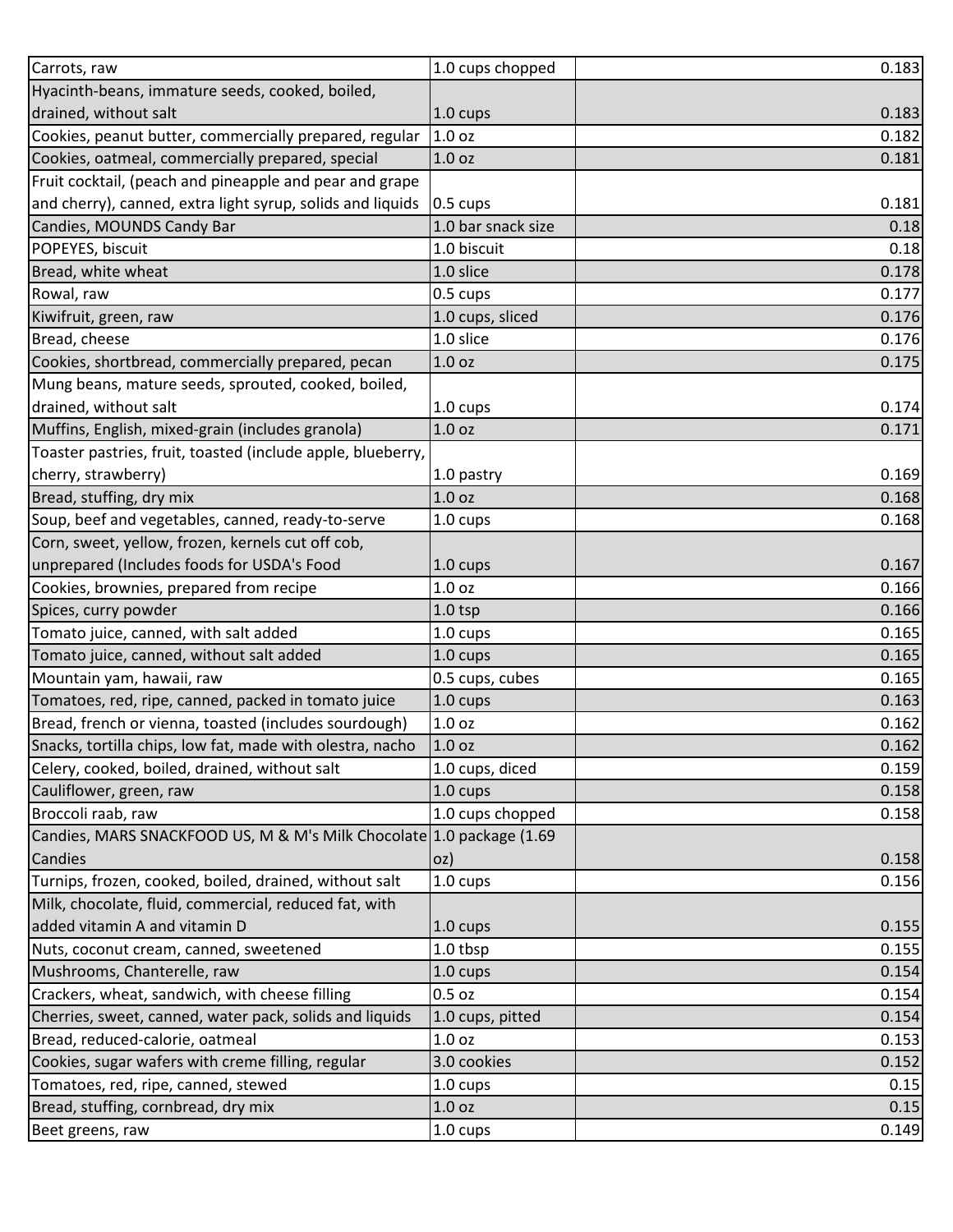| Grapefruit juice, white, frozen concentrate,                               |                     |       |
|----------------------------------------------------------------------------|---------------------|-------|
| unsweetened, undiluted                                                     | 1.0 can (6 fl oz)   | 0.145 |
|                                                                            |                     |       |
| Cabbage, chinese (pe-tsai), raw                                            | 1.0 cups, shredded  | 0.144 |
| Bread, pound cake type, pan de torta salvadoran                            | 1.0 serving         | 0.143 |
| CAMPBELL'S CHUNKY, Classic Chicken Noodle Soup                             | 1.0 cups            | 0.141 |
| Cookies, chocolate sandwich, with extra creme filling                      | 1.0 <sub>oz</sub>   | 0.141 |
| Corn, sweet, yellow, canned, vacuum pack, regular pack 1.0 cups            |                     | 0.141 |
| Water convolvulus, cooked, boiled, drained, with salt                      | 1.0 cups, chopped   | 0.14  |
| Chicory roots, raw                                                         | 1.0 root            | 0.14  |
| Potatoes, french fried, cottage-cut, salt not added in                     |                     |       |
| processing, frozen, as purchased                                           | 10.0 strips         | 0.139 |
| Asparagus, cooked, boiled, drained                                         | 0.5 cups            | 0.139 |
| Bagels, plain, enriched, with calcium propionate                           | 1.0 mini bagel (2-  |       |
| (includes onion, poppy, sesame), toasted                                   | $1/2$ " dia)        | 0.138 |
| Puddings, chocolate, dry mix, regular, prepared with                       | 0.5 cups            | 0.138 |
| Sausage, pork and turkey, pre-cooked                                       | 1.0 serving         | 0.136 |
| Cookies, chocolate chip, commercially prepared,                            | 1.0 serving 3       |       |
| regular, lower fat                                                         | cookies             | 0.134 |
| Breadfruit, raw                                                            | 1.0 cups            | 0.132 |
|                                                                            | 1.0 serving         |       |
| Bread, salvadoran sweet cheese (quesadilla                                 | (approximate        |       |
| salvadorena)                                                               | serving size)       | 0.132 |
| Apricots, canned, heavy syrup pack, with skin, solids and 1.0 cups, halves |                     | 0.132 |
| Purslane, raw                                                              | 1.0 cups            | 0.13  |
|                                                                            | 1.0 piece (1/12 of  |       |
| Cake, yellow, prepared from recipe without frosting                        | $8"$ dia)           | 0.129 |
| Frozen novelties, No Sugar Added, FUDGSICLE pops                           | 1.0 serving         | 0.126 |
| Snacks, tortilla chips, nacho-flavor, reduced fat                          | 1.0 <sub>oz</sub>   | 0.124 |
| Cookies, chocolate chip, refrigerated dough                                | 1.0 serving         | 0.123 |
| Cookies, peanut butter, commercially prepared, soft-                       | 1.0 <sub>oz</sub>   | 0.122 |
| Snacks, potato sticks                                                      | 1.0 <sub>oz</sub>   | 0.12  |
| Bread, white, commercially prepared, toasted                               | 1.0 <sub>oz</sub>   | 0.119 |
|                                                                            | 0.33 package (10    |       |
| Onions, frozen, whole, unprepared                                          | oz)                 | 0.119 |
| Grapes, muscadine, raw                                                     | 1.0 grape           | 0.118 |
| POPEYES, Spicy Chicken Strips, analyzed 2006                               | 1.0 strip           | 0.118 |
|                                                                            | 1.0 cups, halves or |       |
| Peaches, canned, water pack, solids and liquids                            | slices              | 0.117 |
|                                                                            | 1.0 cups, halves or |       |
| Peaches, canned, light syrup pack, solids and liquids                      | slices              | 0.115 |
| Peaches, canned, extra heavy syrup pack, solids and                        | 1.0 cups, halves or |       |
| liquids                                                                    | slices              | 0.115 |
| Potatoes, flesh and skin, raw                                              | 0.5 cups, diced     | 0.115 |
| Cookies, chocolate sandwich, with creme filling, special                   | 1.0 <sub>oz</sub>   | 0.114 |
| Bread, cornbread, dry mix, prepared with 2% milk, 80%                      |                     |       |
| margarine, and eggs                                                        | 1.0 muffin          | 0.113 |
| Onions, sweet, raw                                                         | 1.0 NLEA serving    | 0.112 |
| Beverages, Meal supplement drink, canned, peanut                           | 1.0 cups            | 0.112 |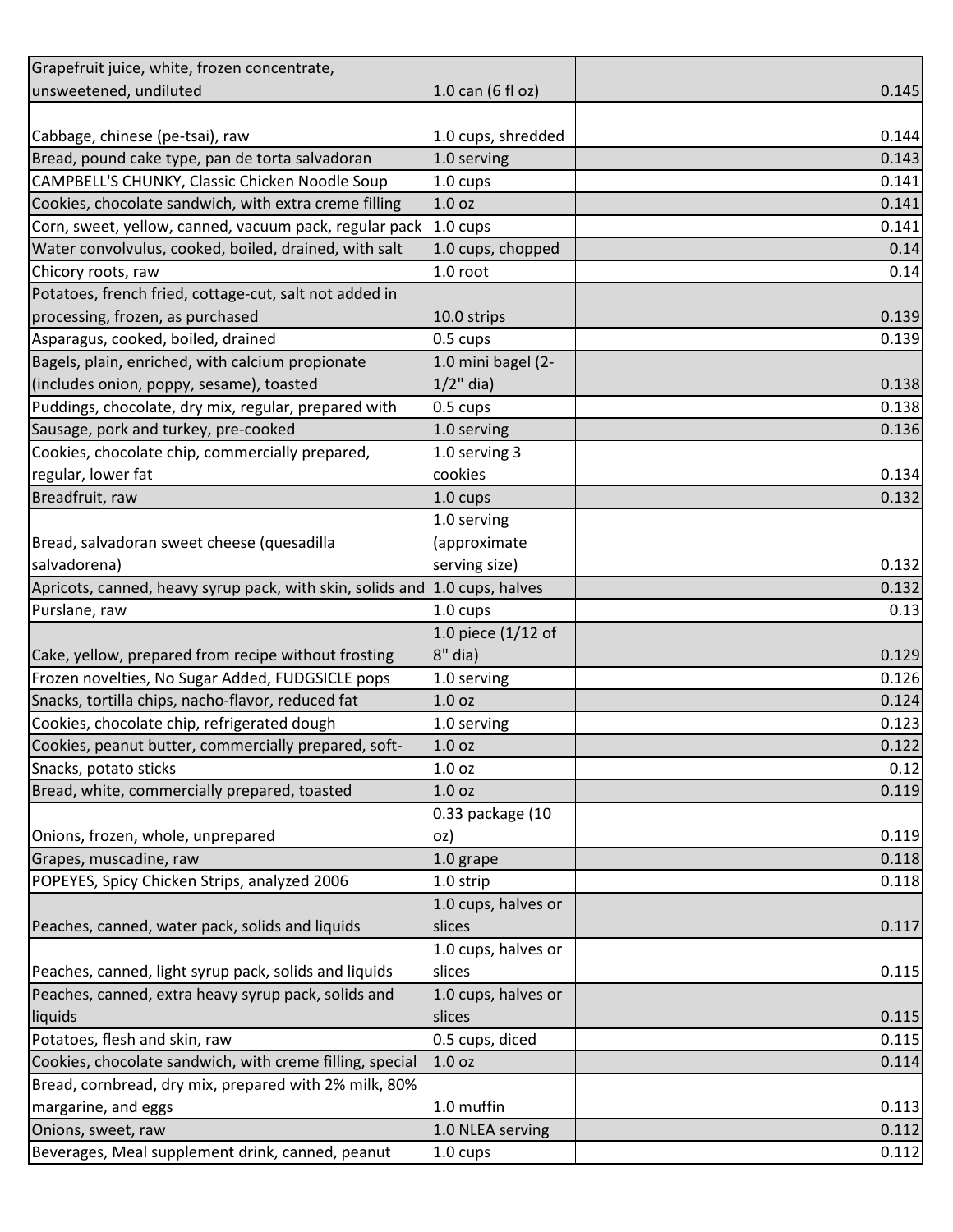| POPEYES, Mild Chicken Strips, analyzed 2006                | 1.0 strip            | 0.112 |
|------------------------------------------------------------|----------------------|-------|
| Snacks, potato chips, made from dried potatoes, fat-       |                      |       |
| free, made with olestra                                    | 1.0 <sub>oz</sub>    | 0.112 |
| Cookies, shortbread, commercially prepared, plain          | 1.0 <sub>oz</sub>    | 0.111 |
| Crackers, standard snack-type, sandwich, with peanut       | $0.5$ oz             | 0.111 |
| Biscuits, plain or buttermilk, frozen, baked               | 1.0 <sub>oz</sub>    | 0.111 |
| Bread, reduced-calorie, white                              | 1.0 <sub>oz</sub>    | 0.111 |
| Peppers, pasilla, dried                                    | 1.0 pepper           | 0.111 |
|                                                            |                      |       |
| Yogurt, fruit, low fat, 11g protein/8 oz                   | 1.0 container (6 oz) | 0.111 |
| Carrots, frozen, unprepared (Includes foods for USDA's     |                      |       |
| <b>Food Distribution Program)</b>                          | 0.5 cups slices      | 0.109 |
| Potatoes, boiled, cooked without skin, flesh, without      | 0.5 cups             | 0.109 |
| Potatoes, boiled, cooked without skin, flesh, with salt    | 0.5 cups             | 0.109 |
| Snacks, potato chips, barbecue-flavor                      | 1.0 <sub>oz</sub>    | 0.109 |
|                                                            |                      |       |
| Yogurt, fruit, low fat, 9 g protein/8 oz                   | 1.0 container (6 oz) | 0.109 |
|                                                            | 1.0 cups chopped     |       |
| Chicken, gizzard, all classes, cooked, simmered            | or dice              | 0.107 |
| Jute, potherb, cooked, boiled, drained, without salt       | 1.0 cups             | 0.107 |
| Endive, raw                                                | 0.5 cups, chopped    | 0.105 |
| Crackers, melba toast, rye (includes pumpernickel)         | $0.5$ oz             | 0.105 |
| Litchis, raw                                               | 1.0 cups             | 0.104 |
| Alcoholic beverage, pina colada, canned                    | $1.0 f$ l oz         | 0.104 |
| Mangos, raw                                                | 1.0 cups pieces      | 0.104 |
| Snacks, tortilla chips, ranch-flavor                       | 1.0 <sub>oz</sub>    | 0.103 |
| Danish pastry, cinnamon, enriched                          | 1.0 <sub>oz</sub>    | 0.103 |
| Bread, irish soda, prepared from recipe                    | 1.0 <sub>oz</sub>    | 0.101 |
| POPEYES, Coleslaw                                          | 1.0 package          | 0.1   |
| Crackers, wheat, sandwich, with peanut butter filling      | $0.5$ oz             | 0.1   |
| Danish pastry, cheese                                      | 1.0 oz               | 0.1   |
| Cookies, fig bars                                          | 1.0 <sub>oz</sub>    | 0.097 |
|                                                            | 0.75 cups (1 NLEA    |       |
| Cereals ready-to-eat, QUAKER, QUAKER CRUNCHY BRAN Serving) |                      | 0.097 |
| Dessert topping, powdered                                  | 1.0 <sub>oz</sub>    | 0.097 |
|                                                            | 1.0 cups, with pits, |       |
| Cherries, sweet, raw                                       | yields               | 0.097 |
| Potatoes, mashed, dehydrated, flakes without milk, dry     | $1.0 \text{ cups}$   | 0.097 |
| Croissants, cheese                                         | 1.0 <sub>oz</sub>    | 0.096 |
|                                                            | 1.0 serving 2.13 oz  |       |
| Candies, MARS SNACKFOOD US, 3 MUSKETEERS Bar               | bar                  | 0.096 |
| Grapes, canned, thompson seedless, water pack, solids      | 1.0 cups             | 0.096 |
| Cereals, corn grits, white, regular and quick, enriched,   |                      |       |
| cooked with water, without salt                            | $1.0 \text{ cups}$   | 0.095 |
| Cereals, corn grits, white, regular and quick, enriched,   |                      |       |
| cooked with water, with salt                               | 1.0 cups             | 0.095 |
| Cheese, mexican, queso chihuahua                           | 1.0 cups, diced      | 0.094 |
| Cake, shortcake, biscuit-type, prepared from recipe        | 1.0 <sub>oz</sub>    | 0.094 |
| Croissants, butter                                         | 1.0 oz               | 0.094 |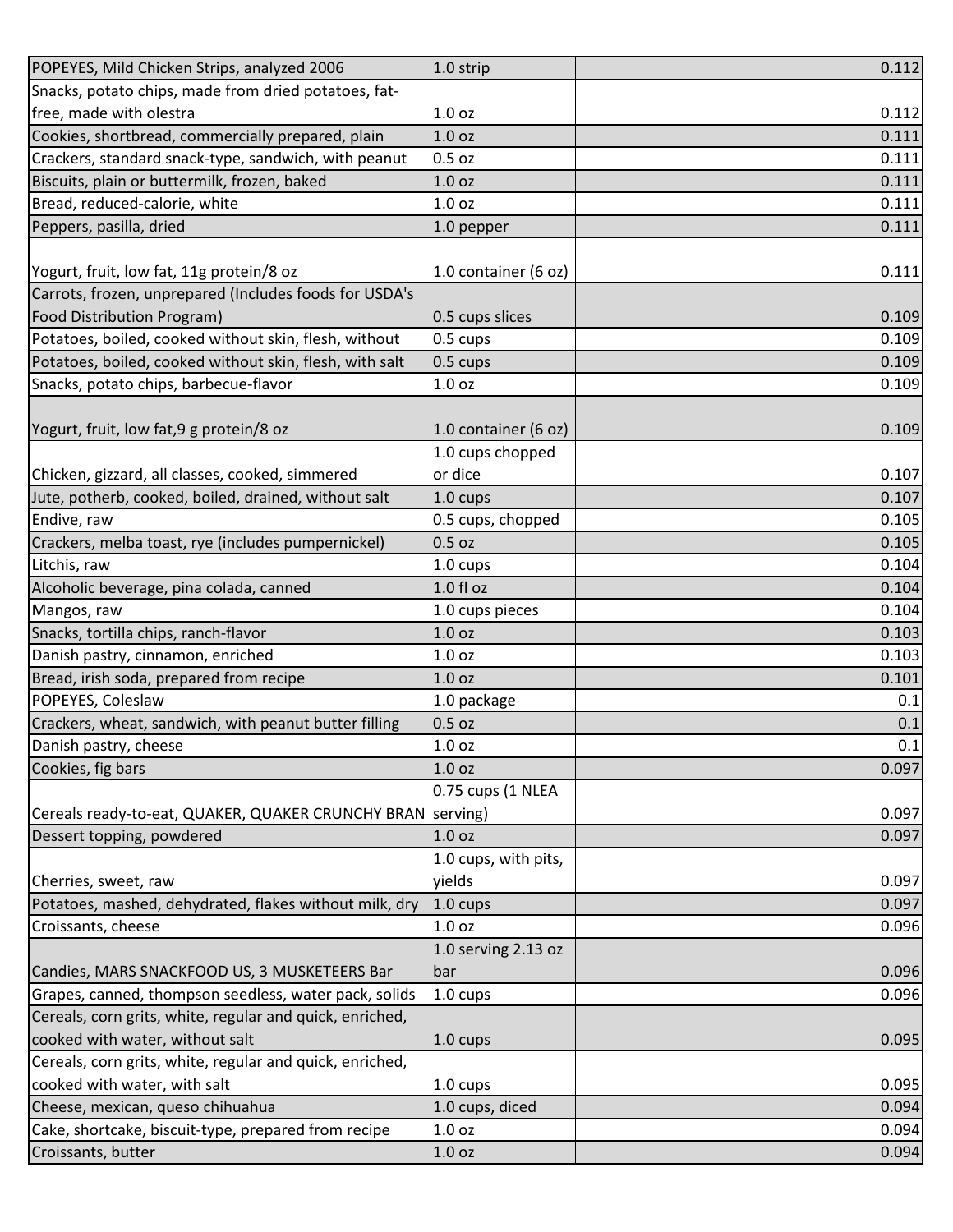| Cherries, sour, red, frozen, unsweetened (Includes foods         |                              |                                                  |
|------------------------------------------------------------------|------------------------------|--------------------------------------------------|
| for USDA's Food Distribution Program)                            | 1.0 cups, unthawed           | 0.088                                            |
| Puddings, chocolate, ready-to-eat, fat free                      | 1.0 serving 4 oz             | 0.088                                            |
| Cake, coffeecake, cinnamon with crumb topping, dry               | 1.0 <sub>oz</sub>            | 0.088                                            |
| Cookies, sugar, commercially prepared, regular (includes 1.0 oz  |                              | 0.087                                            |
|                                                                  | 1.0 serving 4 oz             |                                                  |
| Puddings, rice, ready-to-eat                                     | pudding cups                 | 0.087                                            |
| Keikitos (muffins), Latino bakery item                           | 1.0 piece                    | 0.087                                            |
| Beerwurst, beer salami, pork and beef                            | 2.0 <sub>oz</sub>            | 0.087                                            |
| Bologna, pork and turkey, lite                                   | 1.0 serving 2 oz             | 0.087                                            |
| Beerwurst, pork and beef                                         | 1.0 serving 2 oz             | 0.087                                            |
| Cake, snack cakes, creme-filled, sponge                          | 1.0 <sub>oz</sub>            | 0.086                                            |
| Cereals, corn grits, yellow, regular and quick, enriched,        |                              |                                                  |
| cooked with water, without salt                                  | 1.0 cups                     | 0.086                                            |
| Spices, savory, ground                                           | 1.0 <sub>tsp</sub>           | 0.085                                            |
| Liverwurst spread                                                | $0.25$ cups                  | 0.085                                            |
| Cake, white, dry mix, special dietary (includes lemon-           | 1.0 <sub>oz</sub>            | 0.085                                            |
| Corn, sweet, yellow, canned, drained solids, rinsed with         | 1.0 cups drained,            |                                                  |
| tap water                                                        | rinsed                       | 0.084                                            |
| Onions, frozen, whole, cooked, boiled, drained, without          | $1.0 \text{ cups}$           | 0.084                                            |
| Pears, canned, light syrup pack, solids and liquids              | 1.0 cups, halves             | 0.083                                            |
| Cookies, vanilla sandwich with creme filling                     | 1.0 <sub>oz</sub>            | 0.083                                            |
|                                                                  | 1.0 cups $(1/2"$             |                                                  |
| Balsam-pear (bitter gourd), pods, raw                            | pieces)                      | 0.083                                            |
|                                                                  |                              |                                                  |
|                                                                  | 1.0 large (2-1/2"            |                                                  |
|                                                                  | dia)                         | 0.082                                            |
| Figs, raw<br>Mushrooms, portabella, grilled                      | 1.0 cups sliced              | 0.081                                            |
| Radishes, raw                                                    | 1.0 cups slices              | 0.08                                             |
| Cookies, chocolate chip, commercially prepared,                  |                              |                                                  |
| regular, higher fat, enriched                                    | 1.0 cookie                   |                                                  |
| Crackers, cheese, regular                                        | $0.5$ oz                     |                                                  |
| Beverages, almond milk, sweetened, vanilla flavor,               | 8.0 fl oz                    |                                                  |
| Spices, thyme, dried                                             | 1.0 tsp, leaves              |                                                  |
| Crackers, standard snack-type, regular                           | 5.0 crackers                 |                                                  |
| Tangerines, (mandarin oranges), raw                              | 1.0 cups, sections           | 0.08<br>0.08<br>0.079<br>0.079<br>0.079<br>0.076 |
| Bologna, pork, turkey and beef                                   | 1.0 <sub>oz</sub>            |                                                  |
| Candies, NESTLE, 100 GRAND Bar                                   | 1.0 bar (1.5 oz)             | 0.075<br>0.074                                   |
| Applesauce, canned, sweetened, without salt                      | 1.0 cups                     |                                                  |
| Croutons, seasoned                                               | $0.5$ oz                     | 0.074<br>0.073                                   |
| Pork, fresh, variety meats and by-products, brain,               | 3.0 oz                       | 0.072                                            |
| Cookies, sugar wafer, with creme filling, sugar free             | 1.0 <sub>oz</sub>            | 0.072                                            |
| Kanpyo, (dried gourd strips)                                     | 1.0 strip                    | 0.072                                            |
| Cheese, parmesan, grated                                         | 1.0 cups                     | 0.071                                            |
| Croutons, plain                                                  | $0.5$ oz                     |                                                  |
|                                                                  | 0.33 package (10             |                                                  |
| Onions, frozen, chopped, unprepared                              | oz)                          | 0.071<br>0.07                                    |
| Onions, dehydrated flakes                                        | 1.0 tbsp                     | 0.069                                            |
| Soup, cream of chicken, canned, condensed, reduced<br>Pears, raw | 0.5 cups<br>1.0 cups, slices | 0.068<br>0.067                                   |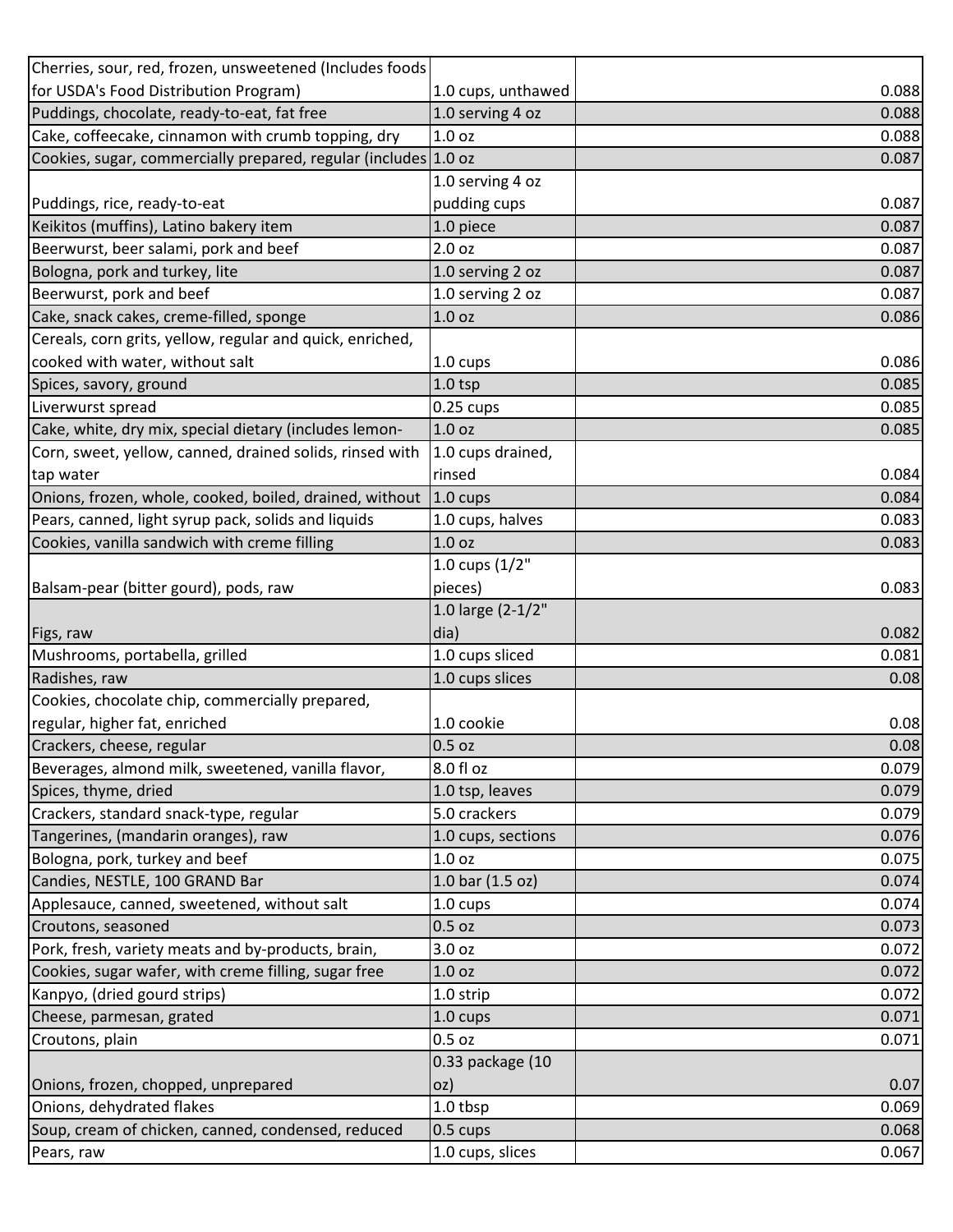| Spices, nutmeg, ground                                     | $1.0$ tsp          | 0.064 |
|------------------------------------------------------------|--------------------|-------|
| Pie, fried pies, fruit                                     | 1.0 <sub>oz</sub>  | 0.064 |
| Crackers, rusk toast                                       | $0.5$ oz           | 0.062 |
| Croissants, apple                                          | 1.0 <sub>oz</sub>  | 0.06  |
| Cake, sponge, commercially prepared                        | 1.0 <sub>oz</sub>  | 0.06  |
| Papayas, raw                                               | 1.0 cups 1" pieces | 0.058 |
| Orange juice, chilled, includes from concentrate, with     |                    |       |
| added calcium and vitamin D                                | 1.0 cups           | 0.057 |
| Orange juice, chilled, includes from concentrate, with     | 1.0 cups           | 0.057 |
| Snacks, corn-based, extruded, onion-flavor                 | 1.0 <sub>oz</sub>  | 0.057 |
| Salami, pork, beef, less sodium                            | 3.0 oz             | 0.057 |
| Cookies, brownies, dry mix, sugar free                     | 1.0 <sub>oz</sub>  | 0.057 |
| Fish, herring, Atlantic, pickled                           | 1.0 cups           | 0.056 |
| Chicken, broilers or fryers, meat and skin and giblets and |                    |       |
| neck, cooked, fried, batter                                | 3.0 oz             | 0.054 |
| Cereals ready-to-eat, NATURE'S PATH, Organic FLAX          | 0.75 cups (1 NLEA  |       |
| <b>PLUS flakes</b>                                         | serving)           | 0.054 |
| Cake, coffeecake, creme-filled with chocolate frosting     | 1.0 <sub>oz</sub>  | 0.054 |
| Chicory, witloof, raw                                      | 1.0 head           | 0.053 |
| Fish, cisco, raw                                           | 1.0 fillet         | 0.053 |
| Cheese, mozzarella, low moisture, part-skim                | 1.0 cups, diced    | 0.051 |
|                                                            | 1.0 cups sections, |       |
| Grapefruit, raw, pink and red, all areas                   | with juice         | 0.051 |
| Tamarind nectar, canned                                    | 1.0 cups           | 0.05  |
| Grapefruit juice, white, canned, sweetened                 | 1.0 cups           | 0.05  |
| Pork, fresh, leg (ham), whole, separable lean only,        | 1.0 cups, diced    | 0.05  |
| Pie, blueberry, commercially prepared                      | 1.0 <sub>oz</sub>  | 0.05  |
| Spices, bay leaf                                           | 1.0 tsp, crumbled  | 0.049 |
| Spices, mustard seed, ground                               | $1.0$ tsp          | 0.049 |
| Carambola, (starfruit), raw                                | 1.0 cups, cubes    | 0.049 |
| Beverages, cranberry-grape juice drink, bottled            | 1.0 fl oz          | 0.048 |
| Spices, anise seed                                         | 1.0 tsp, whole     | 0.048 |
| Spices, tarragon, dried                                    | 1.0 tsp, leaves    | 0.048 |
| Soup, cream of mushroom, canned, condensed                 | 0.5 cups           | 0.047 |
| Frostings, glaze, chocolate, prepared-from-recipe, with    |                    |       |
| butter, NFSMI Recipe No. C-32                              | 2.0 tablespoon     | 0.046 |
| Chicken, broilers or fryers, dark meat, meat only,         | $1.0 \text{ cups}$ | 0.046 |
| Pork, fresh, variety meats and by-products, pancreas,      | 1.0 <sub>oz</sub>  | 0.045 |
| Potatoes, mashed, dehydrated, prepared from flakes         |                    |       |
| without milk, whole milk and butter added                  | 1.0 cups           | 0.044 |
| Milk, sheep, fluid                                         | 1.0 cups           | 0.044 |
| Braunschweiger (a liver sausage), pork                     | 1.0 <sub>oz</sub>  | 0.044 |
| Lime juice, raw                                            | $1.0 \text{ cups}$ | 0.044 |
| Pie, banana cream, prepared from recipe                    | 1.0 <sub>oz</sub>  | 0.043 |
| Fish, tilapia, raw                                         | 1.0 fillet         | 0.043 |
| Candies, truffles, prepared-from-recipe                    | 1.0 piece          | 0.042 |
|                                                            |                    |       |
| Cheese, feta                                               | 1.0 cups, crumbled | 0.042 |
| Apples, raw, without skin                                  | 1.0 cups slices    | 0.042 |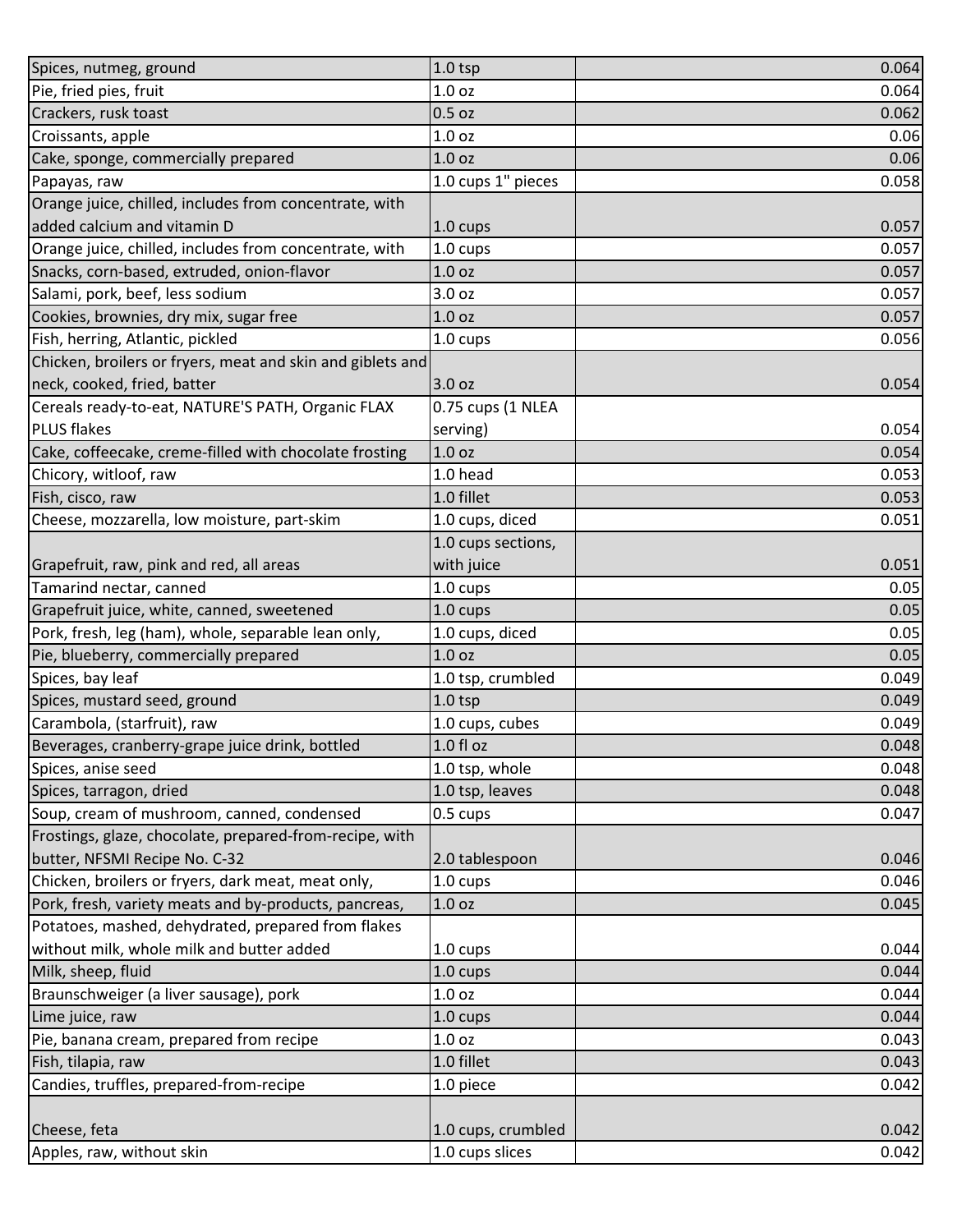|                                                                    | 1.0 cups sections,   |       |
|--------------------------------------------------------------------|----------------------|-------|
|                                                                    | without              |       |
| Oranges, raw, California, valencias                                | membranes            | 0.041 |
| Crackers, standard snack-type, sandwich, with cheese               | $0.5$ oz             | 0.041 |
| Pancakes, plain, frozen, ready-to-heat, microwave                  |                      |       |
| (includes buttermilk)                                              | 1.0 <sub>oz</sub>    | 0.04  |
| Cake, cheesecake, commercially prepared                            | 1.0 <sub>oz</sub>    | 0.04  |
| Pie, cherry, commercially prepared                                 | 1.0 <sub>oz</sub>    | 0.04  |
| Snacks, fruit leather, rolls                                       | 1.0 large            | 0.039 |
|                                                                    |                      |       |
| Gourd, white-flowered (calabash), raw                              | 0.5 cups (1" pieces) | 0.038 |
| Beverages, cranberry-apricot juice drink, bottled                  | $1.0 f$ l oz         | 0.038 |
| Fish, herring, Pacific, raw                                        | 3.0 oz               | 0.038 |
| Pork sausage, link/patty, reduced fat, unprepared                  | 3.0 <sub>oz</sub>    | 0.036 |
| Cheese, cheddar (Includes foods for USDA's Food                    |                      |       |
| Distribution Program)                                              | 1.0 cups, diced      | 0.036 |
| Alcoholic beverage, wine, table, white                             | 1.0 f1 oz            | 0.034 |
| Cheese, swiss                                                      | 1.0 cups, diced      | 0.034 |
| Alcoholic beverage, wine, table, white, Chardonnay                 | 1.0 fl oz            | 0.034 |
|                                                                    | 1.0 unit (yield from |       |
|                                                                    | 1 lb ready-to-cook   |       |
| Chicken, broilers or fryers, giblets, raw                          | chicken)             | 0.034 |
| Arrowhead, cooked, boiled, drained, without salt                   | 1.0 medium           | 0.034 |
|                                                                    |                      |       |
| Cheese, mozzarella, whole milk                                     | 1.0 cups, shredded   | 0.034 |
| Puddings, chocolate, ready-to-eat                                  | 1.0 <sub>oz</sub>    | 0.033 |
| Bread, cornbread, prepared from recipe, made with low              |                      |       |
| fat (2%) milk                                                      | 1.0 <sub>oz</sub>    | 0.033 |
| Spices, marjoram, dried                                            | 1.0 <sub>tsp</sub>   | 0.033 |
| Bread, stuffing, cornbread, dry mix, prepared                      | 1.0 <sub>oz</sub>    | 0.032 |
|                                                                    | 1.0 cups, chopped    |       |
| Turkey, all classes, back, meat and skin, cooked, roasted or diced |                      | 0.032 |
| Cheese, cottage, nonfat, uncreamed, dry, large or small            | 1.0 cups (not        |       |
| curd                                                               | packed)              | 0.032 |
| Pork, cured, ham with natural juices, spiral slice,                |                      |       |
| boneless, separable lean and fat, heated, roasted                  | 1.0 slice            | 0.032 |
| Beverages, carbonated, low calorie, cola or pepper-type,           |                      |       |
| with aspartame, contains caffeine                                  | 1.0 fl oz            | 0.032 |
|                                                                    |                      |       |
| Cheese substitute, mozzarella                                      | 1.0 cups, shredded   | 0.032 |
| Fish, bluefish, cooked, dry heat                                   | 1.0 fillet           | 0.032 |
| Fish, bluefish, raw                                                | 1.0 fillet           | 0.032 |
| Dessert topping, pressurized                                       | 1.0 cups             | 0.032 |
|                                                                    | 1.0 piece (1/12 of   |       |
| Cake, angelfood, dry mix, prepared                                 | 10" dia)             | 0.032 |
| Crustaceans, crab, queen, cooked, moist heat                       | 3.0 oz               | 0.031 |
| Pork, cured, ham and water product, slice, boneless,               |                      |       |
| separable lean and fat, heated, pan-broil                          | 3.0 oz (3 oz)        | 0.031 |
|                                                                    |                      |       |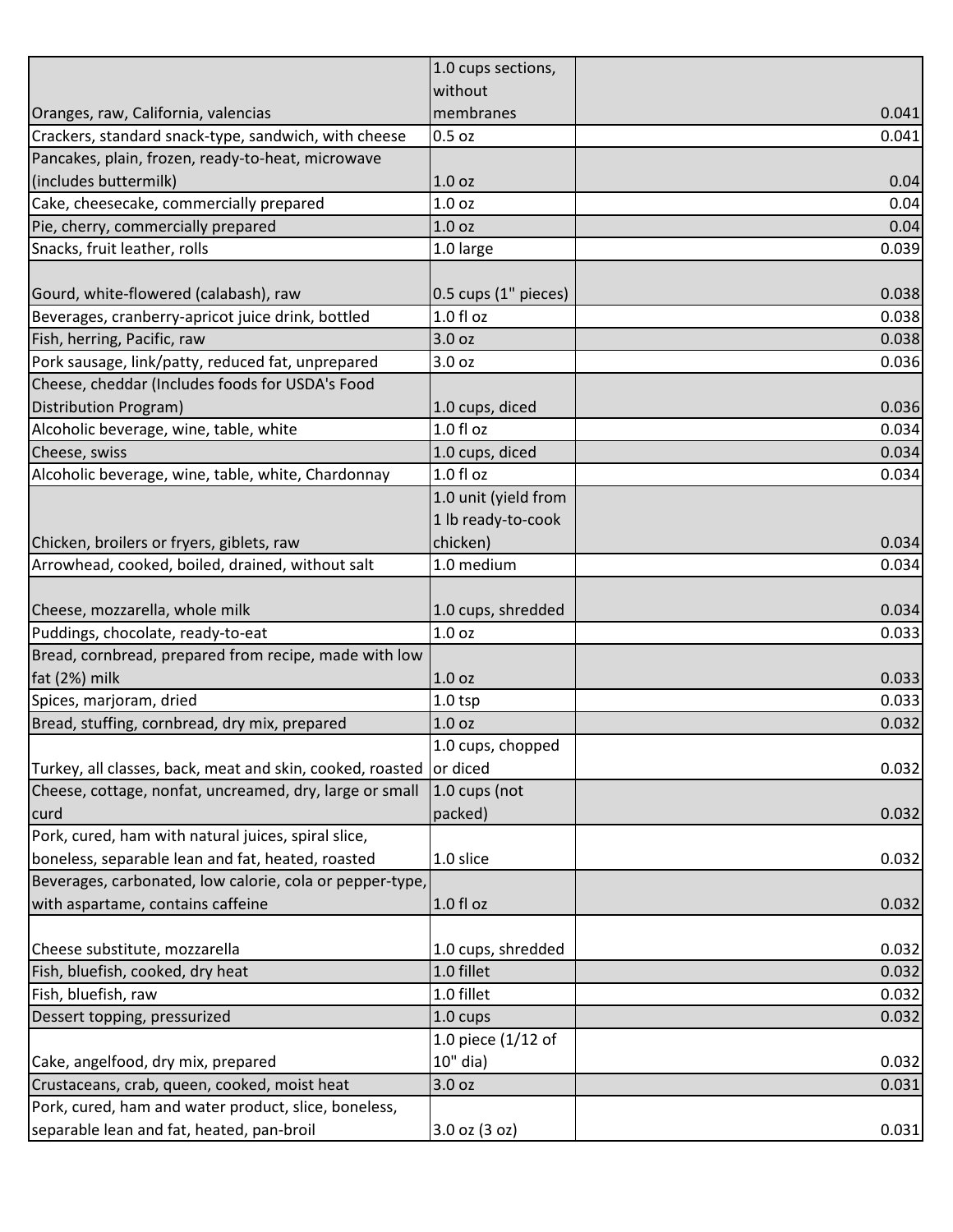| Puddings, tapioca, dry mix, with no added salt                    | 1.0 package $(3.5 \text{ oz})$ | 0.03  |
|-------------------------------------------------------------------|--------------------------------|-------|
| Pork, fresh, shoulder, whole, separable lean and fat,             |                                |       |
| cooked, roasted                                                   | 1.0 cups, diced                | 0.03  |
| Lemon juice, raw                                                  | $1.0 \text{ cups}$             | 0.029 |
| Chicken, broilers or fryers, meat and skin, cooked, fried,        | 3.0 oz                         | 0.029 |
| Chicken, stewing, meat and skin, and giblets and neck,            |                                |       |
| cooked, stewed                                                    | 3.0 oz                         | 0.029 |
| Cheese food, pasteurized process, American, vitamin D             | $1.0 \text{ cups}$             | 0.028 |
| Cheese spread, pasteurized process, American                      | 1.0 cups, diced                | 0.028 |
| Candies, 5TH AVENUE Candy Bar                                     | 1.0 bar 2 oz                   | 0.028 |
| Fish, yellowtail, mixed species, cooked, dry heat                 | 0.5 fillet                     | 0.028 |
| Spices, caraway seed                                              | $1.0$ tsp                      | 0.027 |
| Chicken, broilers or fryers, drumstick, meat and skin,            | 1.0 cups, chopped              |       |
| cooked, stewed                                                    | or diced                       | 0.027 |
| Fish, salmon, pink, canned, drained solids                        | 3.0 <sub>oz</sub>              | 0.026 |
| Pork, fresh, leg (ham), whole, separable lean and fat,            | 4.0 oz                         | 0.026 |
| Spices, mace, ground                                              | $1.0$ tsp                      | 0.025 |
|                                                                   | 1.0 cups sections,             |       |
| Grapefruit, raw, white, Florida                                   | with juice                     | 0.025 |
|                                                                   | 12.0 oz serving 2.7            |       |
| Sausage, pork and beef, with cheddar cheese, smoked               | <b>OZ</b>                      | 0.025 |
|                                                                   | 1.0 piece $(1/12$ of           |       |
| Cake, angelfood, commercially prepared                            | 12 oz cake)                    | 0.024 |
| Chicken, broilers or fryers, back, meat only, raw                 | 4.0 oz                         | 0.024 |
|                                                                   | 1.0 serving (1 hot             |       |
| Frankfurter, meat                                                 | dog)                           | 0.023 |
| Lamb, shoulder, blade, separable lean and fat, trimmed            |                                |       |
| to 1/8" fat, choice, cooked, braised                              | 3.0 oz                         | 0.023 |
| Egg, yolk, raw, frozen, sugared, pasteurized                      | 1.0 <sub>oz</sub>              | 0.023 |
| Fish, scup, cooked, dry heat                                      | 1.0 fillet                     | 0.022 |
| Lamb, New Zealand, imported, frozen, shoulder, whole              |                                |       |
| (arm and blade), separable lean and fat, trimmed to               | 3.0 oz                         | 0.022 |
| Fish, lingcod, cooked, dry heat                                   | 3.0 oz                         | 0.022 |
| Beverages, coffee, instant, decaffeinated, powder                 | 1.0 tsp rounded                | 0.022 |
| Fish, flatfish (flounder and sole species), cooked, dry           | 1.0 fillet                     | 0.022 |
| Mollusks, octopus, common, raw                                    | 3.0 <sub>oz</sub>              | 0.021 |
| Puddings, lemon, dry mix, regular, with added oil,                |                                |       |
| potassium, sodium                                                 | 1.0 package $(3 oz)$           | 0.021 |
| Snacks, pork skins, barbecue-flavor                               | 1.0 <sub>oz</sub>              | 0.021 |
|                                                                   | 1.0 unit (yield from           |       |
| Chicken, broilers or fryers, dark meat, meat and skin,            | 1 lb ready-to-cook             |       |
| cooked, stewed                                                    | chicken)                       | 0.021 |
| Lamb, New Zealand, imported, frozen, foreshank,                   |                                |       |
| separable lean and fat, trimmed to 1/8" fat, cooked,              | 3.0 oz                         | 0.02  |
| Lamb, shoulder, arm, separable lean and fat, trimmed to           |                                |       |
| 1/8" fat, cooked, broiled                                         | 3.0 oz                         | 0.02  |
| Lamb, New Zealand, imported, frozen, leg, whole (shank            |                                |       |
| and sirloin), separable lean and fat, trimmed to 1/8" fat, 3.0 oz |                                | 0.02  |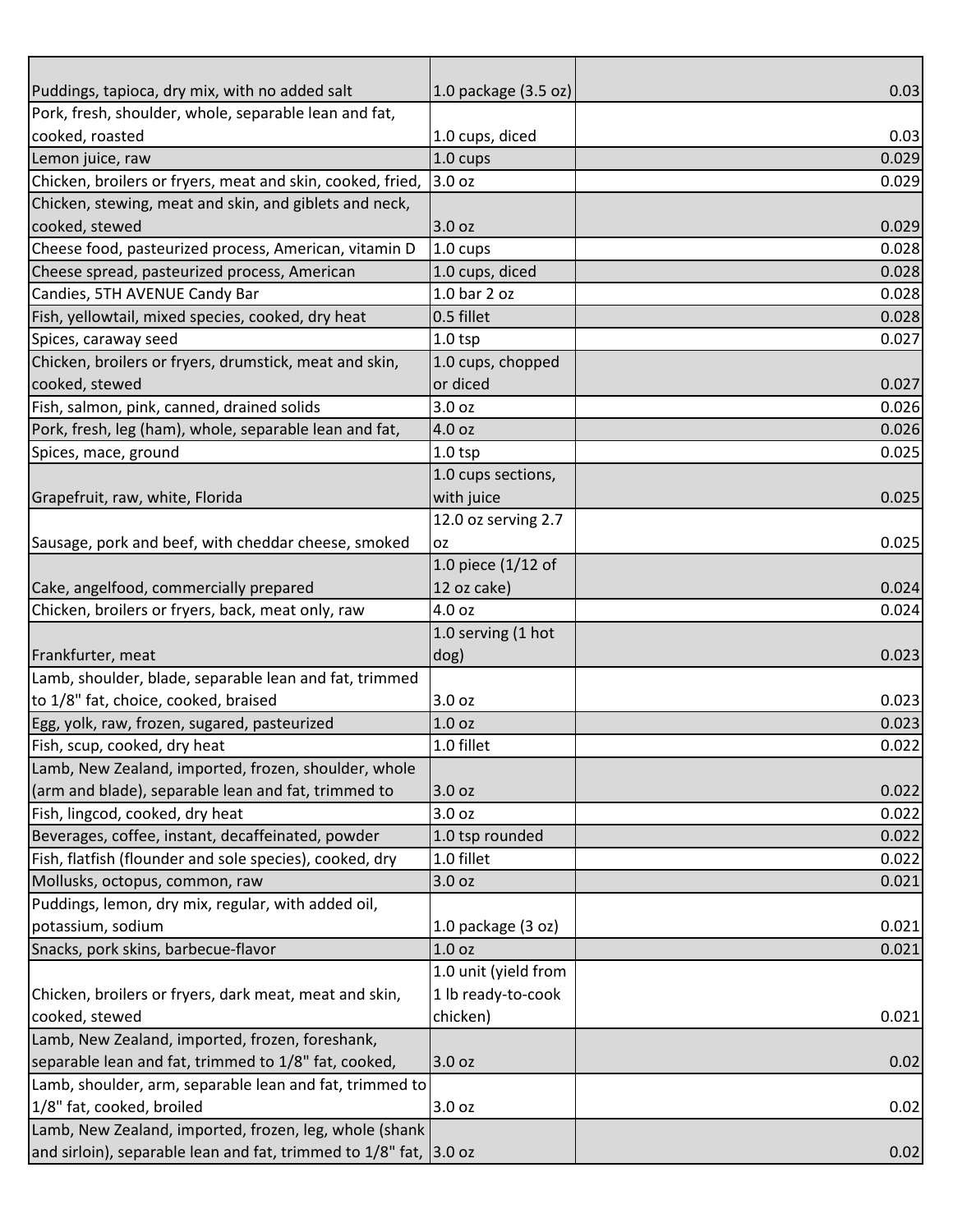| Salami, Italian, pork                                           | 1.0 <sub>oz</sub>    | 0.02  |
|-----------------------------------------------------------------|----------------------|-------|
| Cheese, pasteurized process, swiss                              | 1.0 cups, diced      | 0.02  |
| Turkey, all classes, leg, meat and skin, cooked, roasted        | 3.0 oz               | 0.02  |
| Cake, cherry fudge with chocolate frosting                      | 1.0 <sub>oz</sub>    | 0.019 |
| Pork, cured, ham, rump, bone-in, separable lean only,           | 3.0 oz               | 0.019 |
| Pork, cured, ham, rump, bone-in, separable lean and fat, 3.0 oz |                      | 0.019 |
| Lamb, shoulder, blade, separable lean and fat, trimmed          |                      |       |
| to 1/8" fat, choice, cooked, roasted                            | 3.0 oz               | 0.019 |
| Pork, cured, ham, shank, bone-in, separable lean only,          | 3.0 oz               | 0.019 |
| Pork, cured, ham, shank, bone-in, separable lean and            | 3.0 oz               | 0.019 |
| Lamb, New Zealand, imported, frozen, loin, separable            |                      |       |
| lean and fat, trimmed to 1/8" fat, cooked, broiled              | 3.0 oz               | 0.019 |
|                                                                 | 1.0 steak (yield     |       |
| Game meat, deer, top round, separable lean only, 1"             | from 134.9 g raw     |       |
| steak, cooked, broiled                                          | meat)                | 0.018 |
|                                                                 |                      |       |
| Chicken breast, oven-roasted, fat-free, sliced                  | 1.0 serving 2 slices | 0.018 |
| Salad dressing, thousand island dressing, reduced fat           | 1.0 tablespoon       | 0.018 |
| Lamb, rib, separable lean and fat, trimmed to 1/8" fat,         |                      |       |
| choice, cooked, roasted                                         | 3.0 oz               | 0.018 |
| Lamb, loin, separable lean and fat, trimmed to 1/8" fat,        |                      |       |
| choice, cooked, roasted                                         | 3.0 <sub>oz</sub>    | 0.018 |
| Lamb, rib, separable lean and fat, trimmed to 1/8" fat,         |                      |       |
| choice, cooked, broiled                                         | 3.0 <sub>oz</sub>    | 0.018 |
| Nabisco, Nabisco Ritz Crackers                                  | 1.0 cracker          | 0.018 |
| Grapefruit, sections, canned, juice pack, solids and            | 1.0 cups             | 0.017 |
| Beverages, Orange drink, breakfast type, with juice and         |                      |       |
| pulp, frozen concentrate                                        | $1.0 f$ l oz         | 0.017 |
| Grapefruit, sections, canned, water pack, solids and            | 1.0 cups             | 0.017 |
| Fish, salmon, pink, canned, without salt, solids with           | 3.0 <sub>oz</sub>    | 0.017 |
| Beef, shank crosscuts, separable lean only, trimmed to          |                      |       |
| 1/4" fat, choice, cooked, simmered                              | 3.0 <sub>oz</sub>    | 0.017 |
| Chicken, broilers or fryers, leg, meat and skin, cooked,        | 3.0 <sub>oz</sub>    | 0.017 |
| Fish, cod, Atlantic, canned, solids and liquid                  | 3.0 oz               | 0.017 |
| Cheese, cottage, lowfat, 2% milkfat                             | 4.0 oz               | 0.017 |
| Snacks, corn-based, extruded, puffs or twists, cheese-          | 1.0 oz crunchy       |       |
| flavor                                                          | (about 21 pieces)    | 0.017 |
| Snacks, potato chips, made from dried potatoes, cheese-1.0 oz   |                      | 0.016 |
| Squab, (pigeon), meat and skin, raw                             | 3.0 oz               | 0.016 |
| Fish, salmon, chum, cooked, dry heat                            | 3.0 <sub>oz</sub>    | 0.016 |
| Fish, mahimahi, cooked, dry heat                                | 3.0 <sub>oz</sub>    | 0.016 |
| Fish, tuna, skipjack, fresh, cooked, dry heat                   | 3.0 oz               | 0.016 |
| Fish, seatrout, mixed species, cooked, dry heat                 | 3.0 oz               | 0.016 |
|                                                                 | 1.0 unit (yield from |       |
|                                                                 | 1 lb ready-to-cook   |       |
| Chicken, broilers or fryers, light meat, meat only, raw         | chicken)             | 0.016 |
| Chicken, skin (drumsticks and thighs), raw                      | 4.0 oz               | 0.016 |
| Game meat, deer, loin, separable lean only, 1" steak,           |                      |       |
| cooked, broiled                                                 | 1.0 steak            | 0.016 |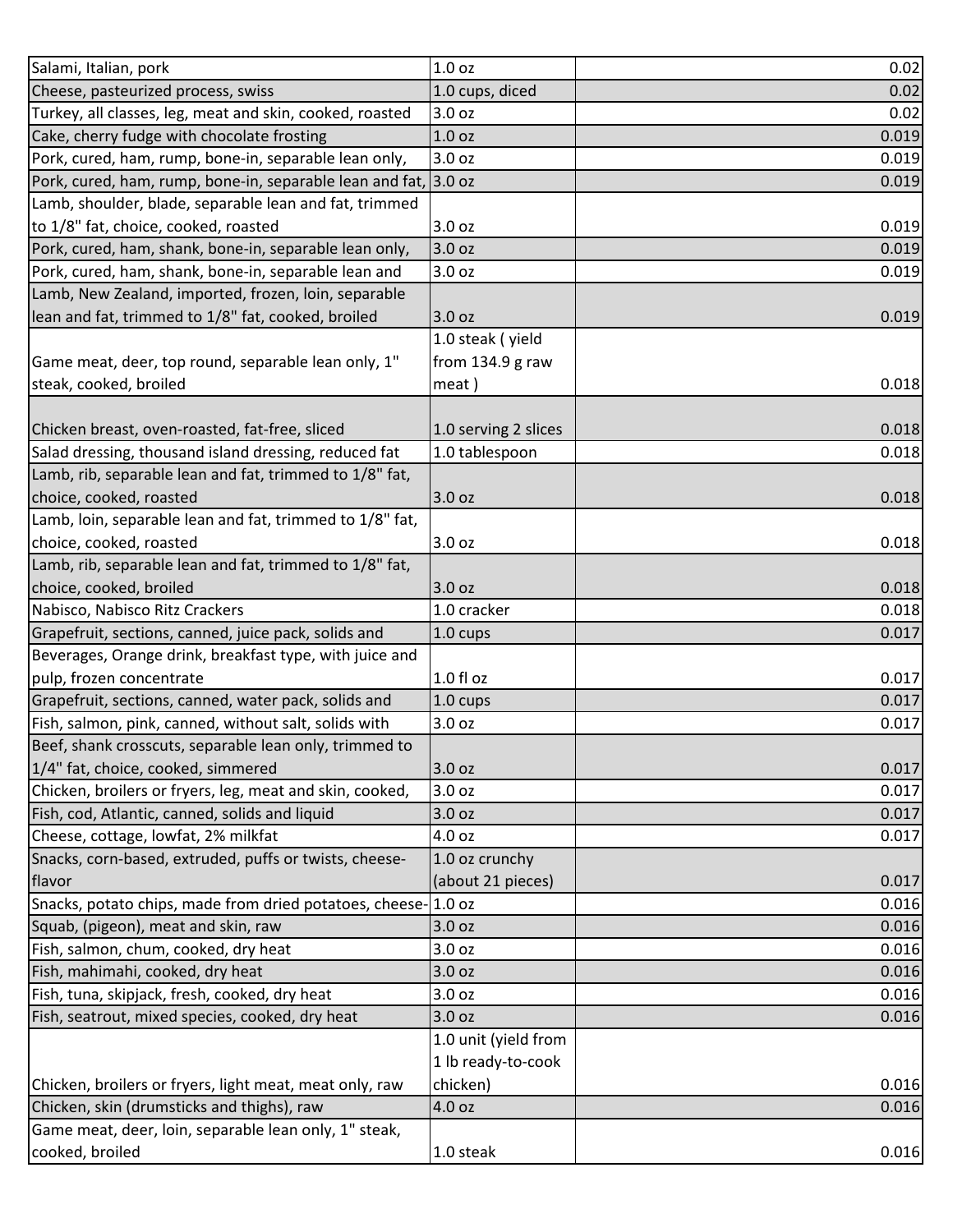| Ham, honey, smoked, cooked                                      | $1.0$ oz (1 serving) | 0.015 |
|-----------------------------------------------------------------|----------------------|-------|
| Lamb, Australian, imported, fresh, shoulder, arm,               |                      |       |
| separable lean and fat, trimmed to 1/8" fat, cooked,            | 3.0 oz               | 0.015 |
| Crustaceans, spiny lobster, mixed species, cooked, moist 3.0 oz |                      | 0.015 |
| Fish, salmon, coho, wild, cooked, moist heat                    | 3.0 <sub>oz</sub>    | 0.015 |
| Guinea hen, meat only, raw                                      | 3.0 oz               | 0.015 |
| Game meat, bison, chuck, shoulder clod, separable lean          |                      |       |
| only, cooked, braised                                           | 1.0 serving $(3 oz)$ | 0.014 |
| Turkey, whole, dark meat, meat and skin, cooked,                | 3.0 oz               | 0.014 |
| Beef, round, top round, separable lean and fat, trimmed         |                      |       |
| to 1/8" fat, select, cooked, braised                            | 3.0 oz               | 0.014 |
| Beef, round, top round, steak, separable lean and fat,          |                      |       |
| trimmed to 1/8" fat, prime, cooked, broiled                     | 3.0 oz               | 0.014 |
| Egg, whole, cooked, poached                                     | 1.0 large            | 0.014 |
| Egg, whole, raw, fresh                                          | 1.0 large            | 0.014 |
|                                                                 | 1.0 unit (yield from |       |
|                                                                 | 1 lb ready-to-cook   |       |
| Chicken, broilers or fryers, leg, meat only, cooked, fried      | chicken)             | 0.014 |
| Fish, cod, Pacific, raw (may have been previously frozen)       | 1.0 fillet           | 0.014 |
| Egg, whole, cooked, fried                                       | 1.0 large            | 0.014 |
| Cheese, ricotta, whole milk                                     | 0.5 cups             | 0.014 |
| Beef, short loin, porterhouse steak, separable lean only,       |                      |       |
| trimmed to 0" fat, choice, cooked, broiled                      | 3.0 oz               | 0.014 |
| Fish, tuna, white, canned in oil, drained solids                | 3.0 oz               | 0.014 |
| Gelatin desserts, dry mix, with added ascorbic acid,            |                      |       |
| sodium-citrate and salt                                         | 1.0 package $(3 oz)$ | 0.014 |
| Beef, flank, steak, separable lean and fat, trimmed to 0"       |                      |       |
| fat, all grades, raw                                            | 4.0 oz               | 0.014 |
| Gravy, brown instant, dry                                       | 1.0 serving          | 0.014 |
| Cheese, provolone                                               | 1.0 cups, diced      | 0.013 |
| Whey, sweet, dried                                              | 1.0 cups             | 0.013 |
| Beef, chuck, short ribs, boneless, separable lean only,         |                      |       |
| trimmed to 0" fat, choice, cooked, braised                      | 3.0 oz               | 0.013 |
| Game meat, elk, round, separable lean only, cooked,             |                      |       |
| broiled                                                         | 1.0 serving (3 oz)   | 0.013 |
| Fish, wolffish, Atlantic, raw                                   | 3.0 oz               | 0.013 |
| Pork, fresh, loin, blade (roasts), boneless, separable lean     |                      |       |
| and fat, cooked, roasted                                        | 3.0 oz               | 0.013 |
| Lamb, Australian, imported, fresh, leg, center slice, bone-     |                      |       |
| in, separable lean only, trimmed to 1/8" fat, cooked,           | 3.0 oz               | 0.013 |
| Veal, shank (fore and hind), separable lean and fat,            | 3.0 <sub>oz</sub>    | 0.013 |
| Lamb, Australian, imported, fresh, leg, sirloin chops,          |                      |       |
| boneless, separable lean and fat, trimmed to 1/8" fat,          | 3.0 oz               | 0.013 |
| Eggnog                                                          | 1.0 cups             | 0.013 |
| Dill weed, fresh                                                | 5.0 sprigs           | 0.013 |
| Sausage, chicken, beef, pork, skinless, smoked                  | 1.0 link             | 0.013 |
| Bologna, meat and poultry                                       | 1.0 slice            | 0.013 |
| Pork, fresh, enhanced, loin, tenderloin, separable lean         | 4.0 oz               | 0.012 |
| Turkey, drumstick, from whole bird, meat only, raw              | 4.0 oz               | 0.012 |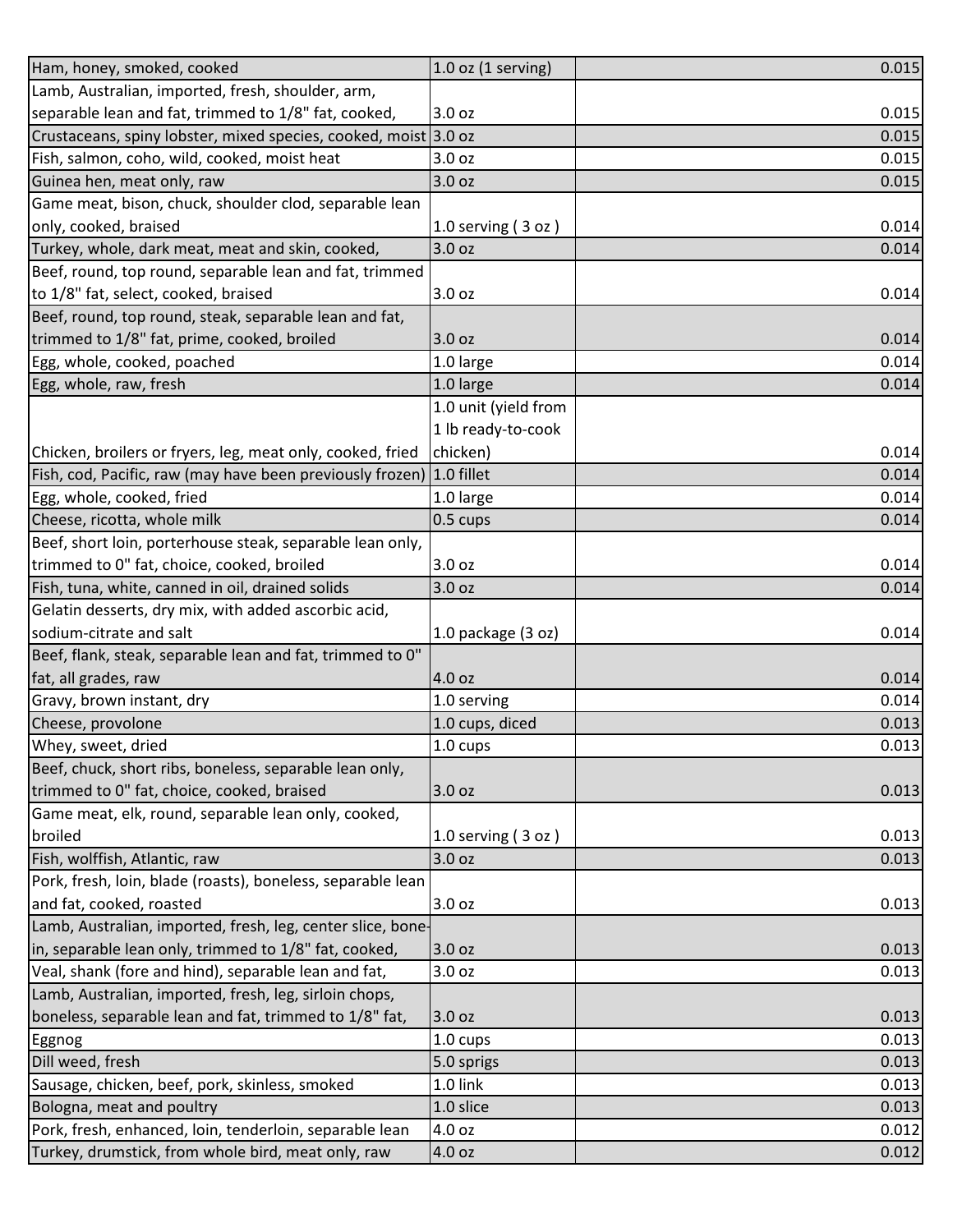| Cheese, ricotta, part skim milk                                   | 0.5 cups               | 0.012 |
|-------------------------------------------------------------------|------------------------|-------|
|                                                                   | 1.0 container          |       |
| Puddings, tapioca, ready-to-eat, fat free                         | refrigerated 4 oz      | 0.012 |
| Bologna, chicken, turkey, pork                                    | 1.0 serving            | 0.012 |
| Pork sausage, link/patty, fully cooked, unheated                  | 1.0 link               | 0.012 |
| Frankfurter, pork                                                 | 1.0 link               | 0.012 |
| Sausage, turkey, fresh, raw                                       | 1.0 serving            | 0.012 |
| Fish, grouper, mixed species, raw                                 | 3.0 <sub>oz</sub>      | 0.012 |
| Lamb, Australian, imported, fresh, leg, shank half,               |                        |       |
| separable lean only, trimmed to 1/8" fat, cooked,                 | 3.0 <sub>oz</sub>      | 0.012 |
| Fish, mackerel, spanish, raw                                      | 3.0 oz                 | 0.012 |
| Lamb, Australian, imported, fresh, leg, whole (shank and          |                        |       |
| sirloin), separable lean only, trimmed to 1/8" fat,               | 3.0 oz                 | 0.012 |
| Lamb, Australian, imported, fresh, composite of                   |                        |       |
| trimmed retail cuts, separable lean only, trimmed to              | 3.0 oz                 | 0.012 |
| Cheese, pasteurized process, American, fortified with             | 1.0 <sub>oz</sub>      | 0.012 |
|                                                                   | 1.0 package (3.12      |       |
| Puddings, vanilla, dry mix, regular, with added oil               | oz)                    | 0.011 |
|                                                                   | 1.0 package (3.12      |       |
| Puddings, banana, dry mix, regular, with added oil                | oz)                    | 0.011 |
| Fish, mackerel, jack, canned, drained solids                      | 1.0 oz, boneless       | 0.011 |
| Barbecue loaf, pork, beef                                         | 1.0 <sub>oz</sub>      | 0.011 |
| Pork, fresh, loin, tenderloin, separable lean and fat, with       |                        |       |
| added solution, raw                                               | 4.0 oz                 | 0.011 |
| Beef, chuck eye roast, boneless, America's Beef Roast,            |                        |       |
| separable lean and fat, trimmed to 0" fat, all grades, raw 4.0 oz |                        | 0.011 |
| Pork, fresh, loin, blade (chops or roasts), boneless,             |                        |       |
| separable lean only, raw                                          | 4.0 oz                 | 0.011 |
| Pork, fresh, shoulder, (Boston butt), blade (steaks),             |                        |       |
| separable lean and fat, with added solution, raw                  | 4.0 oz                 | 0.011 |
| Pork, ground, 96% lean / 4% fat, raw                              | 4.0 oz                 | 0.011 |
| Milk shakes, thick chocolate                                      | 1.0 f1 oz              | 0.011 |
|                                                                   | 3.0 oz grilled         |       |
| Pork, ground, 96% lean / 4% fat, cooked, crumbles                 | patties                | 0.011 |
| Lamb, Australian, imported, fresh, shoulder, blade,               |                        |       |
| separable lean only, trimmed to 1/8" fat, cooked,                 | 3.0 oz                 | 0.011 |
| Beef, ground, 90% lean meat / 10% fat, patty, cooked,             | 3.0 oz                 | 0.011 |
| Beef, rib, small end (ribs 10-12), separable lean and fat,        |                        |       |
| trimmed to 1/8" fat, choice, cooked, roasted                      | 3.0 oz                 | 0.011 |
| Fish, swordfish, cooked, dry heat                                 | 3.0 oz                 | 0.011 |
| Game meat, bison, top sirloin, separable lean only, 1"            |                        |       |
| steak, cooked, broiled                                            | $1.0$ serving $(3 oz)$ | 0.011 |
| Cheese, camembert                                                 | 1.0 <sub>oz</sub>      | 0.011 |
| Onions, frozen, chopped, cooked, boiled, drained,                 | 1.0 tbsp chopped       | 0.011 |
| <b>Bacon and beef sticks</b>                                      | 1.0 <sub>oz</sub>      | 0.011 |
|                                                                   | 1.0 unit (yield from   |       |
|                                                                   | 1 lb ready-to-cook     |       |
| Chicken, broilers or fryers, back, meat and skin, raw             | chicken)               | 0.011 |
| Cheese, muenster                                                  | 1.0 cups, diced        | 0.011 |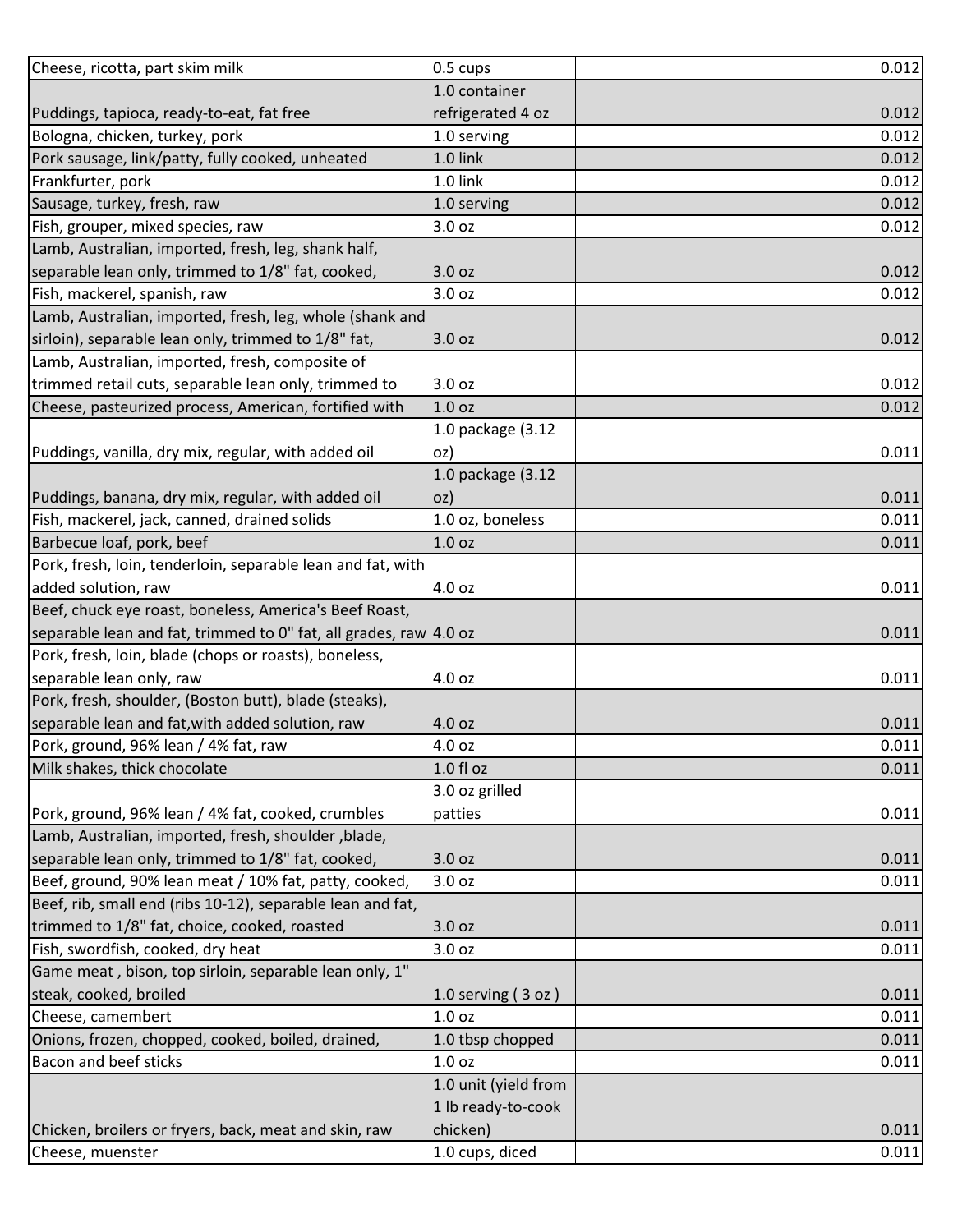| from 104.1 g raw<br>0.01<br>meat)<br>0.01<br>3.0 oz<br>3.0 oz<br>0.01<br>3.0 oz<br>0.01<br>0.01<br>$1.0$ serving $(3$ oz)<br>0.01<br>3.0 oz<br>4.0 oz<br>0.01<br>0.01<br>4.0 oz<br>4.0 oz<br>0.01<br>0.01<br>4.0 oz<br>$1.0 f$ l oz<br>0.01<br>1.0 oz, boneless<br>0.01<br>1.0 serving 2.33 oz<br>0.01<br>Milk, producer, fluid, 3.7% milkfat<br>1.0 cups<br>0.01<br>0.01<br>$1.0$ tsp<br>$1.0$ oz (1 serving)<br>0.01<br>3.0 oz<br>0.009<br>3.0 oz<br>0.009<br>3.0 oz<br>3.0 <sub>oz</sub><br>0.009<br>3.0 oz<br>0.009<br>3.0 oz<br>3.0 oz<br>0.009<br>3.0 <sub>oz</sub><br>0.009<br>1.0 serving (3 oz)<br>0.009<br>3.0 oz<br>0.009<br>3.0 oz<br>0.009<br>1.0 fillet<br>0.009<br>1.0 patty (yield<br>from 112.7 g raw<br>meat) |                                                             | 1.0 patty (yield |  |
|---------------------------------------------------------------------------------------------------------------------------------------------------------------------------------------------------------------------------------------------------------------------------------------------------------------------------------------------------------------------------------------------------------------------------------------------------------------------------------------------------------------------------------------------------------------------------------------------------------------------------------------------------------------------------------------------------------------------------------|-------------------------------------------------------------|------------------|--|
| 0.009<br>0.009<br>0.009                                                                                                                                                                                                                                                                                                                                                                                                                                                                                                                                                                                                                                                                                                         |                                                             |                  |  |
|                                                                                                                                                                                                                                                                                                                                                                                                                                                                                                                                                                                                                                                                                                                                 | Game meat, elk, ground, cooked, pan-broiled                 |                  |  |
|                                                                                                                                                                                                                                                                                                                                                                                                                                                                                                                                                                                                                                                                                                                                 | Pork, fresh, shoulder, (Boston butt), blade (steaks),       |                  |  |
|                                                                                                                                                                                                                                                                                                                                                                                                                                                                                                                                                                                                                                                                                                                                 | separable lean and fat, with added solution, cooked,        |                  |  |
|                                                                                                                                                                                                                                                                                                                                                                                                                                                                                                                                                                                                                                                                                                                                 | Pork, fresh, loin, country-style ribs, separable lean only, |                  |  |
|                                                                                                                                                                                                                                                                                                                                                                                                                                                                                                                                                                                                                                                                                                                                 | bone-in, cooked, broiled                                    |                  |  |
|                                                                                                                                                                                                                                                                                                                                                                                                                                                                                                                                                                                                                                                                                                                                 | Fish, grouper, mixed species, cooked, dry heat              |                  |  |
|                                                                                                                                                                                                                                                                                                                                                                                                                                                                                                                                                                                                                                                                                                                                 | Game meat, bison, ribeye, separable lean only, 1" steak,    |                  |  |
|                                                                                                                                                                                                                                                                                                                                                                                                                                                                                                                                                                                                                                                                                                                                 | cooked, broiled                                             |                  |  |
|                                                                                                                                                                                                                                                                                                                                                                                                                                                                                                                                                                                                                                                                                                                                 | Pork, fresh, shoulder, blade, boston (roasts), separable    |                  |  |
|                                                                                                                                                                                                                                                                                                                                                                                                                                                                                                                                                                                                                                                                                                                                 | lean and fat, cooked, roasted                               |                  |  |
|                                                                                                                                                                                                                                                                                                                                                                                                                                                                                                                                                                                                                                                                                                                                 | Beef, tenderloin, steak, separable lean and fat, trimmed    |                  |  |
|                                                                                                                                                                                                                                                                                                                                                                                                                                                                                                                                                                                                                                                                                                                                 | to 1/8" fat, select, raw                                    |                  |  |
|                                                                                                                                                                                                                                                                                                                                                                                                                                                                                                                                                                                                                                                                                                                                 | Beef, loin, top loin, separable lean and fat, trimmed to    |                  |  |
|                                                                                                                                                                                                                                                                                                                                                                                                                                                                                                                                                                                                                                                                                                                                 | 1/8" fat, select, raw                                       |                  |  |
|                                                                                                                                                                                                                                                                                                                                                                                                                                                                                                                                                                                                                                                                                                                                 | Pork, fresh, loin, blade (chops or roasts), boneless,       |                  |  |
|                                                                                                                                                                                                                                                                                                                                                                                                                                                                                                                                                                                                                                                                                                                                 | separable lean and fat only, raw                            |                  |  |
|                                                                                                                                                                                                                                                                                                                                                                                                                                                                                                                                                                                                                                                                                                                                 | Chicken, dark meat, thigh, meat only, with added            |                  |  |
|                                                                                                                                                                                                                                                                                                                                                                                                                                                                                                                                                                                                                                                                                                                                 | Infant formula, GERBER, GOOD START 2 Soy, with iron,        |                  |  |
|                                                                                                                                                                                                                                                                                                                                                                                                                                                                                                                                                                                                                                                                                                                                 | Fish, herring, Atlantic, raw                                |                  |  |
|                                                                                                                                                                                                                                                                                                                                                                                                                                                                                                                                                                                                                                                                                                                                 |                                                             |                  |  |
|                                                                                                                                                                                                                                                                                                                                                                                                                                                                                                                                                                                                                                                                                                                                 | Bratwurst, pork, beef and turkey, lite, smoked              |                  |  |
|                                                                                                                                                                                                                                                                                                                                                                                                                                                                                                                                                                                                                                                                                                                                 |                                                             |                  |  |
|                                                                                                                                                                                                                                                                                                                                                                                                                                                                                                                                                                                                                                                                                                                                 | Vanilla extract                                             |                  |  |
|                                                                                                                                                                                                                                                                                                                                                                                                                                                                                                                                                                                                                                                                                                                                 | Turkey, white, rotisserie, deli cut                         |                  |  |
|                                                                                                                                                                                                                                                                                                                                                                                                                                                                                                                                                                                                                                                                                                                                 | Lamb, Australian, imported, fresh, foreshank, separable     |                  |  |
|                                                                                                                                                                                                                                                                                                                                                                                                                                                                                                                                                                                                                                                                                                                                 | lean only, trimmed to 1/8" fat, cooked, braised             |                  |  |
|                                                                                                                                                                                                                                                                                                                                                                                                                                                                                                                                                                                                                                                                                                                                 | Pork, fresh, loin, country-style ribs, separable lean and   |                  |  |
|                                                                                                                                                                                                                                                                                                                                                                                                                                                                                                                                                                                                                                                                                                                                 | fat, bone-in, cooked, broiled                               |                  |  |
|                                                                                                                                                                                                                                                                                                                                                                                                                                                                                                                                                                                                                                                                                                                                 | Beef, round, top round, steak, separable lean and fat,      |                  |  |
|                                                                                                                                                                                                                                                                                                                                                                                                                                                                                                                                                                                                                                                                                                                                 | trimmed to 1/8" fat, choice, cooked, broiled                |                  |  |
|                                                                                                                                                                                                                                                                                                                                                                                                                                                                                                                                                                                                                                                                                                                                 | Fish, pollock, Alaska, cooked                               |                  |  |
|                                                                                                                                                                                                                                                                                                                                                                                                                                                                                                                                                                                                                                                                                                                                 | Turkey, whole, breast, meat only, cooked, roasted           |                  |  |
|                                                                                                                                                                                                                                                                                                                                                                                                                                                                                                                                                                                                                                                                                                                                 | Lamb, Australian, imported, fresh, foreshank, separable     |                  |  |
|                                                                                                                                                                                                                                                                                                                                                                                                                                                                                                                                                                                                                                                                                                                                 | lean and fat, trimmed to 1/8" fat, cooked, braised          |                  |  |
|                                                                                                                                                                                                                                                                                                                                                                                                                                                                                                                                                                                                                                                                                                                                 | Beef, brisket, flat half, separable lean and fat, trimmed   |                  |  |
|                                                                                                                                                                                                                                                                                                                                                                                                                                                                                                                                                                                                                                                                                                                                 | to 0" fat, select, cooked, braised                          |                  |  |
|                                                                                                                                                                                                                                                                                                                                                                                                                                                                                                                                                                                                                                                                                                                                 | Fish, haddock, raw                                          |                  |  |
|                                                                                                                                                                                                                                                                                                                                                                                                                                                                                                                                                                                                                                                                                                                                 | Game meat, bison, top round, separable lean only, 1"        |                  |  |
|                                                                                                                                                                                                                                                                                                                                                                                                                                                                                                                                                                                                                                                                                                                                 | steak, cooked, broiled                                      |                  |  |
|                                                                                                                                                                                                                                                                                                                                                                                                                                                                                                                                                                                                                                                                                                                                 | Beef, top sirloin, steak, separable lean only, trimmed to   |                  |  |
|                                                                                                                                                                                                                                                                                                                                                                                                                                                                                                                                                                                                                                                                                                                                 | 0" fat, choice, cooked, broiled                             |                  |  |
|                                                                                                                                                                                                                                                                                                                                                                                                                                                                                                                                                                                                                                                                                                                                 | Turkey from whole, light meat, meat only, with added        |                  |  |
|                                                                                                                                                                                                                                                                                                                                                                                                                                                                                                                                                                                                                                                                                                                                 | solution, cooked, roasted                                   |                  |  |
|                                                                                                                                                                                                                                                                                                                                                                                                                                                                                                                                                                                                                                                                                                                                 | Fish, trout, rainbow, farmed, cooked, dry heat              |                  |  |
|                                                                                                                                                                                                                                                                                                                                                                                                                                                                                                                                                                                                                                                                                                                                 |                                                             |                  |  |
|                                                                                                                                                                                                                                                                                                                                                                                                                                                                                                                                                                                                                                                                                                                                 |                                                             |                  |  |
|                                                                                                                                                                                                                                                                                                                                                                                                                                                                                                                                                                                                                                                                                                                                 | Game meat, bison, ground, cooked, pan-broiled               |                  |  |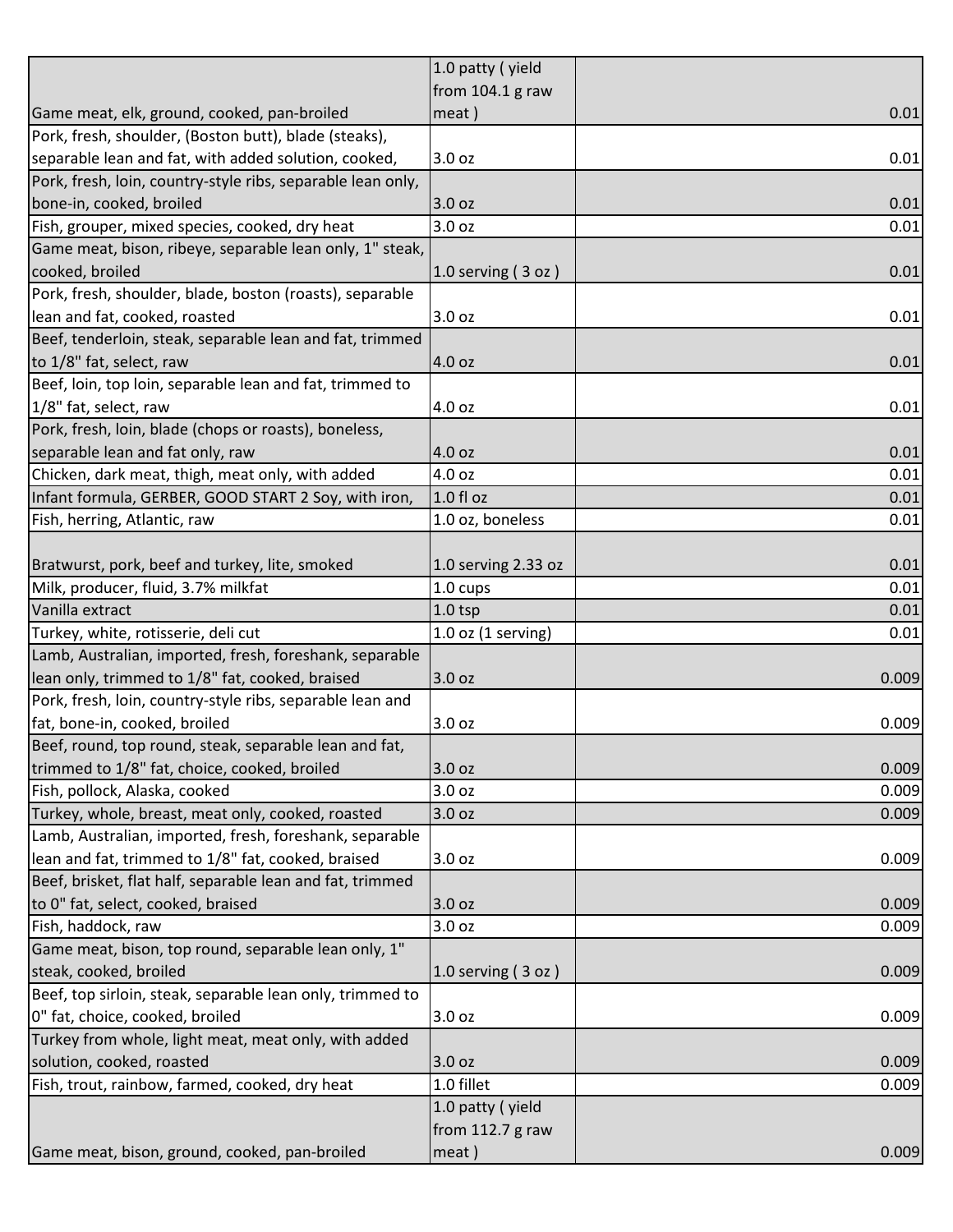| Sweeteners, for baking, brown, contains sugar and                                       | 1.0 tbsp             | 0.009          |
|-----------------------------------------------------------------------------------------|----------------------|----------------|
| Turkey, ground, 93% lean, 7% fat, pan-broiled crumbles                                  | 3.0 oz               | 0.009          |
| Beef, loin, bottom sirloin butt, tri-tip roast, separable                               |                      |                |
| lean only, trimmed to 0" fat, all grades, cooked, roasted 3.0 oz                        |                      | 0.009          |
| Pork, fresh, loin, blade (chops), boneless, separable lean                              |                      |                |
| only, boneless, cooked, broiled                                                         | 3.0 oz               | 0.009          |
| Egg substitute, powder                                                                  | 0.35 oz              | 0.008          |
| Pork, fresh, loin, sirloin (roasts), bone-in, separable lean                            |                      |                |
| and fat, cooked, roasted                                                                | 3.0 oz               | 0.008          |
| Pork, fresh, shoulder, blade, boston (steaks), separable                                |                      |                |
| lean only, cooked, broiled                                                              | 3.0 oz               | 0.008          |
| Beef, top sirloin, steak, separable lean and fat, trimmed                               |                      |                |
| to 1/8" fat, choice, cooked, broiled                                                    | 3.0 oz               | 0.008          |
| Pork, fresh, loin, whole, separable lean and fat, cooked,                               | 3.0 oz               | 0.008          |
| Pork, Leg sirloin tip roast, boneless, separable lean and                               | 3.0 oz               | 0.008          |
| Beef, tenderloin, steak, separable lean and fat, trimmed                                |                      |                |
| to 1/8" fat, all grades, cooked, broiled                                                | 3.0 oz               | 0.008          |
|                                                                                         |                      |                |
| Pastrami, beef, 98% fat-free                                                            | 1.0 serving 6 slices | 0.007          |
| Cream, fluid, heavy whipping                                                            | 1.0 cups, whipped    | 0.007          |
| Milk, buttermilk, dried                                                                 | $0.25$ cups          | 0.007          |
| Veal, breast, whole, boneless, separable lean only,                                     | 3.0 <sub>oz</sub>    | 0.007          |
|                                                                                         |                      |                |
| Yogurt, plain, whole milk                                                               | 1.0 container (6 oz) | 0.007          |
|                                                                                         |                      |                |
| Yogurt, plain, low fat                                                                  | 1.0 container (6 oz) | 0.007          |
| Veal, breast, whole, boneless, separable lean and fat,                                  |                      |                |
| cooked, braised                                                                         | 3.0 oz               | 0.007          |
| Fish, ocean perch, Atlantic, cooked, dry heat                                           | 1.0 fillet           | 0.007          |
| Arugula, raw                                                                            | 1.0 leaf             | 0.006          |
| Sauce, cheese, ready-to-serve                                                           | $0.25$ cups          | 0.006          |
| Potatoes, mashed, dehydrated, prepared from granules                                    |                      |                |
|                                                                                         |                      |                |
| without milk, whole milk and butter added                                               | 1.0 cups             |                |
| Milk, dry, nonfat, regular, without added vitamin A and                                 | 0.25 cups            | 0.006<br>0.006 |
| Candies, MARS SNACKFOOD US, STARBURST Fruit                                             | 1.0 serving fun size |                |
| Chews, Original fruits                                                                  | (8 chews)            | 0.006          |
| Cream substitute, liquid, with lauric acid oil and sodium                               | 1.0 container,       |                |
| caseinate                                                                               | individual           | 0.006          |
| Soup, chicken broth or bouillon, dry                                                    | 1.0 cube             | 0.006          |
| Lamb, New Zealand, imported, frozen, leg, whole (shank                                  |                      |                |
| and sirloin), separable lean and fat, trimmed to 1/8" fat, 1.0 oz                       |                      | 0.006          |
| Fish, cisco, smoked                                                                     | 1.0 oz               | 0.006          |
|                                                                                         |                      |                |
| Pork, fresh, loin, top loin (roasts), boneless, separable<br>lean only, cooked, roasted | 3.0 oz               | 0.006          |
| Pork, fresh, loin, center rib (roasts), bone-in, separable                              |                      |                |
|                                                                                         | 3.0 oz               | 0.006          |
| lean only, cooked, roasted<br>Flan, caramel custard, dry mix                            | 1.0 package (3 oz)   |                |
| Alcoholic beverage, liqueur, coffee, 63 proof                                           | $1.0 f$ l oz         | 0.006<br>0.006 |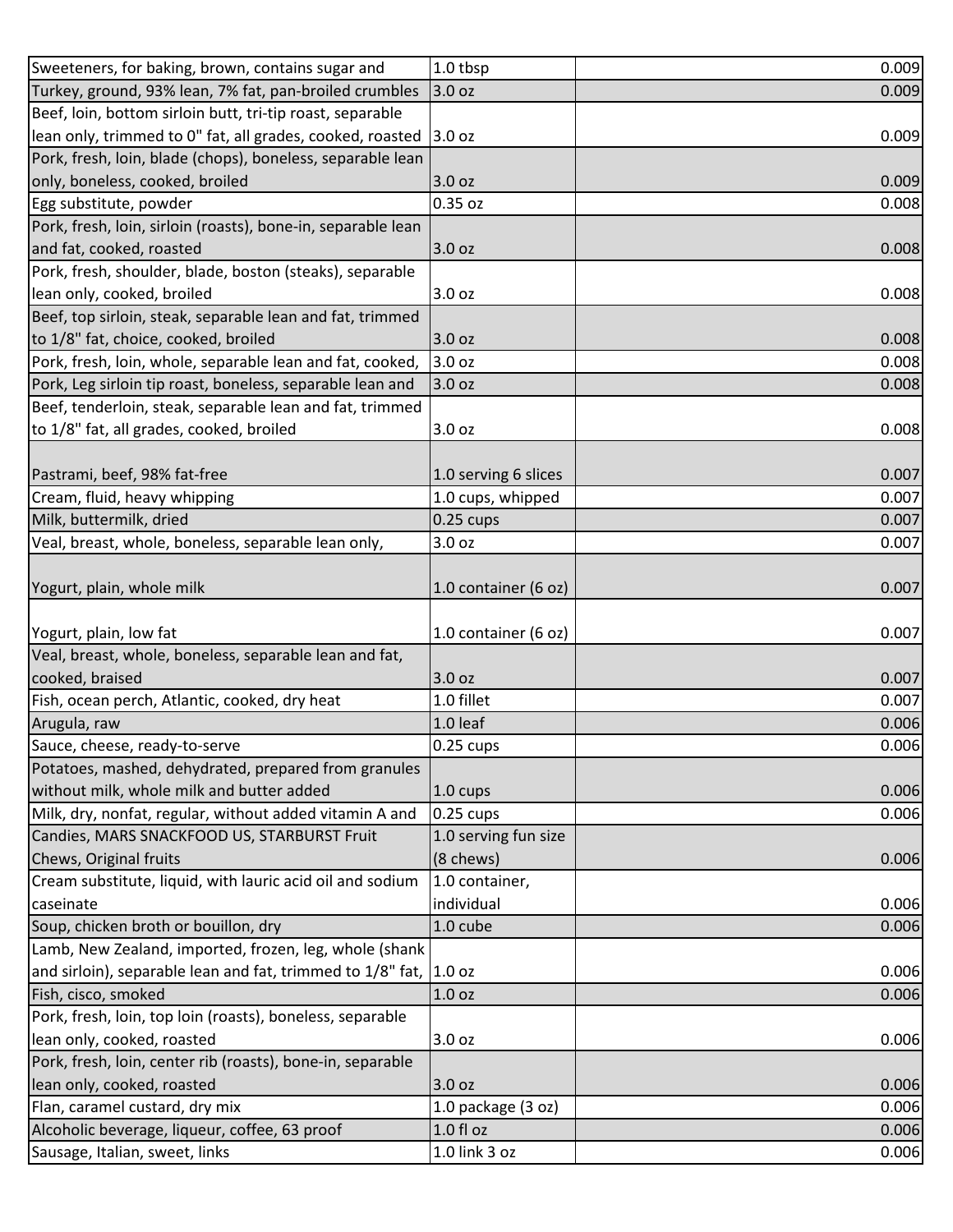| Beverages, coffee substitute, cereal grain beverage,        |                      |       |
|-------------------------------------------------------------|----------------------|-------|
| prepared with water                                         | 1.0 fl oz            | 0.006 |
| Lamb, New Zealand, imported, frozen, foreshank,             |                      |       |
| separable lean and fat, trimmed to 1/8" fat, raw            | 1.0 <sub>oz</sub>    | 0.006 |
| Lamb, shoulder, blade, separable lean and fat, trimmed      |                      |       |
| to 1/8" fat, choice, raw                                    | 1.0 <sub>oz</sub>    | 0.006 |
| Lamb, New Zealand, imported, frozen, shoulder, whole        |                      |       |
| (arm and blade), separable lean and fat, trimmed to         | 1.0 <sub>oz</sub>    | 0.005 |
|                                                             | 1.0 unit (yield from |       |
| Chicken, broilers or fryers, drumstick, meat only,          | 1 lb ready-to-cook   |       |
| cooked, fried                                               | chicken)             | 0.005 |
| Beef, round, top round steak, boneless, separable lean      |                      |       |
| and fat, trimmed to 0" fat, choice, cooked, grilled         | 3.0 oz               | 0.005 |
| Turkey, retail parts, thigh, meat and skin, cooked,         | 3.0 oz               | 0.005 |
| Turkey, ground, fat free, patties, broiled                  | 3.0 oz               | 0.005 |
| Beverages, carbonated, low calorie, other than cola or      |                      |       |
| pepper, with aspartame, contains caffeine                   | 1.0 fl oz            | 0.005 |
| Milk, reduced fat, fluid, 2% milkfat, protein fortified,    |                      |       |
| with added vitamin A and vitamin D                          | $1.0 \text{ cups}$   | 0.005 |
| Milk, lowfat, fluid, 1% milkfat, protein fortified, with    |                      |       |
| added vitamin A and vitamin D                               | 1.0 cups             | 0.005 |
| Milk, nonfat, fluid, protein fortified, with added vitamin  |                      |       |
| A and vitamin D (fat free and skim)                         | 1.0 cups             | 0.005 |
| Infant formula, ABBOTT NUTRITION, SIMILAC, Expert           |                      |       |
| Care, Diarrhea, ready- to- feed with ARA and DHA            | 1.0 fl oz            | 0.005 |
| Lamb, Australian, imported, fresh, leg, sirloin half,       |                      |       |
| boneless, separable lean only, trimmed to 1/8" fat, raw     | 1.0 <sub>oz</sub>    | 0.005 |
| Infant formula, ABBOTT NUTRITION, SIMILAC, GO AND           |                      |       |
| GROW, ready-to-feed, with ARA and DHA                       | 5.0 fl oz            | 0.005 |
| Ginger root, raw                                            | $1.0$ tsp            | 0.005 |
| Lamb, Australian, imported, fresh, leg, center slice, bone- |                      |       |
| in, separable lean only, trimmed to 1/8" fat, raw           | 1.0 <sub>oz</sub>    | 0.005 |
| Lamb, Australian, imported, fresh, rib chop/rack roast,     |                      |       |
| frenched, bone-in, separable lean only, trimmed to 1/8"     | 4.0 oz               | 0.005 |
| Alcoholic beverage, tequila sunrise, canned                 | 1.0 fl oz            | 0.004 |
| Lamb, Australian, imported, fresh, leg, center slice, bone- |                      |       |
| in, separable lean and fat, trimmed to 1/8" fat, raw        | 1.0 <sub>oz</sub>    | 0.004 |
| Game meat, bison, top sirloin, separable lean only,         |                      |       |
| trimmed to 0" fat, raw                                      | 1.0 <sub>oz</sub>    | 0.004 |
| Lamb, Australian, imported, fresh, rib chop, frenched,      |                      |       |
| bone-in, separable lean and fat, trimmed to 1/8" fat,       | 3.0 oz               | 0.004 |
| Beef, round, top round steak, boneless, separable lean      |                      |       |
| and fat, trimmed to 0" fat, all grades, cooked, grilled     | 3.0 oz               | 0.004 |
| Longans, dried                                              | 1.0 fruit            | 0.004 |
|                                                             |                      |       |
| Ice creams, vanilla, light, no sugar added                  | 1.0 serving 1/2 cups | 0.004 |
| Dessert topping, powdered, 1.5 ounce prepared with          | 1.0 cups             | 0.004 |
| Lamb, Australian, imported, fresh, loin, separable lean     |                      |       |
| only, trimmed to 1/8" fat, raw                              | 1.0 <sub>oz</sub>    | 0.004 |
|                                                             |                      |       |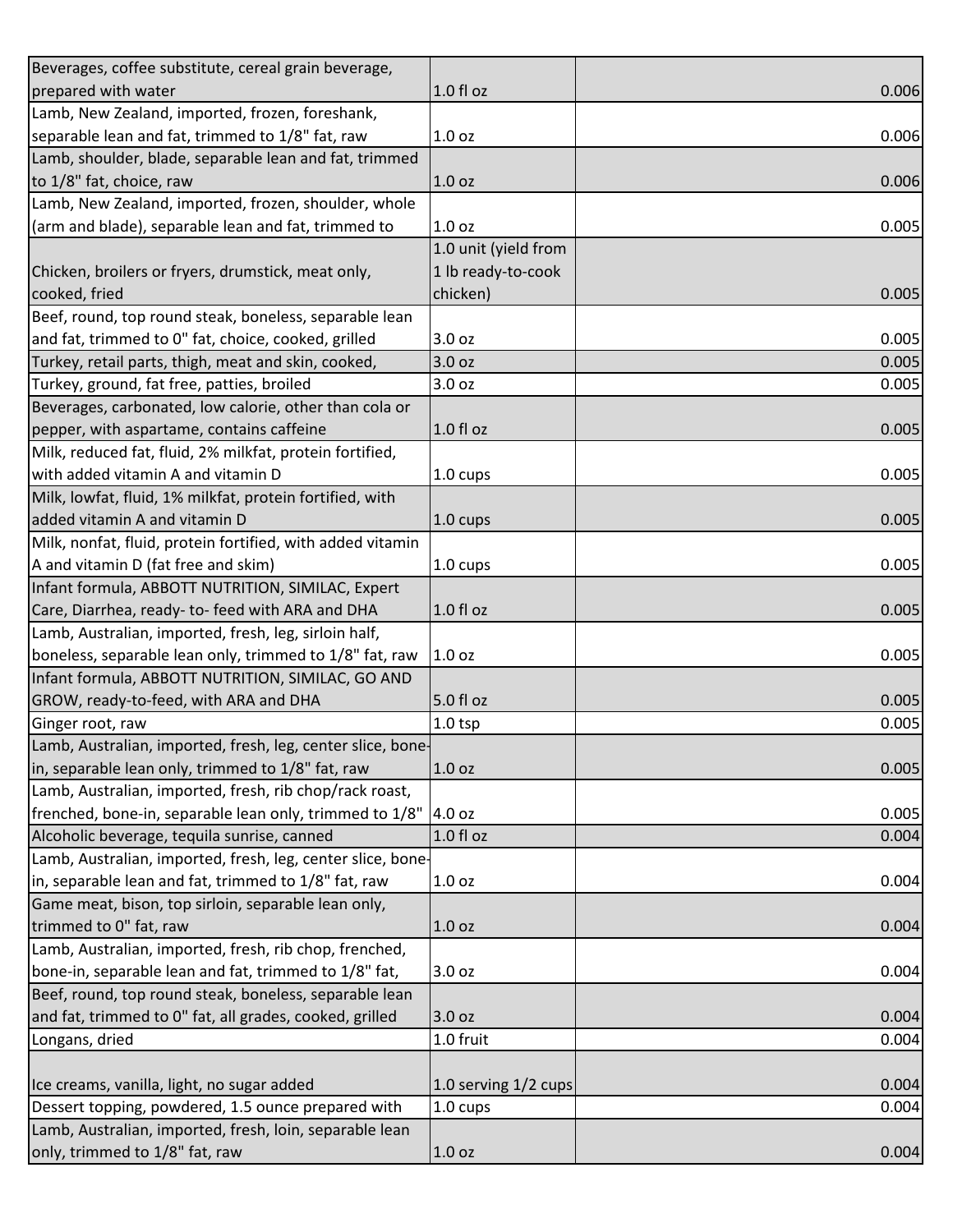| Papaya, canned, heavy syrup, drained<br>1.0 piece<br>Fish, roe, mixed species, cooked, dry heat<br>1.0 <sub>oz</sub> | 0.004<br>0.004 |
|----------------------------------------------------------------------------------------------------------------------|----------------|
|                                                                                                                      |                |
|                                                                                                                      |                |
| Lamb, Australian, imported, fresh, leg, whole (shank and                                                             |                |
| sirloin), separable lean only, trimmed to 1/8" fat, raw<br>1.0 <sub>oz</sub>                                         | 0.004          |
| Lamb, Australian, imported, fresh, composite of                                                                      |                |
| trimmed retail cuts, separable lean only, trimmed to<br>1.0 <sub>oz</sub>                                            | 0.004          |
| Egg, white, raw, fresh<br>1.0 large                                                                                  | 0.004          |
| Egg, whole, cooked, omelet<br>1.0 tbsp                                                                               | 0.004          |
| Lamb, Australian, imported, fresh, shoulder, blade,                                                                  |                |
| separable lean only, trimmed to 1/8" fat, raw<br>1.0 <sub>oz</sub>                                                   | 0.003          |
| Lamb, Australian, imported, fresh, leg, shank half,                                                                  |                |
| separable lean only, trimmed to 1/8" fat, raw<br>1.0 <sub>oz</sub>                                                   | 0.003          |
| Beef, short loin, porterhouse steak, separable lean and                                                              |                |
| fat, trimmed to 1/8" fat, choice, raw<br>4.0 oz                                                                      | 0.003          |
| Cheese, cottage, lowfat, 1% milkfat<br>4.0 oz                                                                        | 0.003          |
| Cheese, cottage, creamed, with fruit<br>4.0 oz                                                                       | 0.003          |
| Cheese, neufchatel<br>1.0 <sub>oz</sub>                                                                              | 0.003          |
| Fish, ocean perch, Atlantic, raw<br>1.0 oz, boneless                                                                 | 0.003          |
| Candies, caramels, chocolate-flavor roll<br>1.0 piece                                                                | 0.003          |
|                                                                                                                      |                |
| 1.0 wing, bone and                                                                                                   |                |
| skin removed (yield                                                                                                  |                |
| from 1 lb ready-to-                                                                                                  |                |
| Chicken, broilers or fryers, wing, meat only, raw<br>cook chicken)                                                   | 0.003          |
| Infant Formula, GERBER GOOD START 2, GENTLE PLUS,<br>1.0 fl oz                                                       | 0.003          |
| Infant formula, GERBER, GOOD START 2, PROTECT PLUS,                                                                  |                |
| ready-to-feed<br>1.0 fl oz                                                                                           | 0.003          |
| Lamb, Australian, imported, fresh, shoulder, whole (arm                                                              |                |
| and blade), separable lean and fat, trimmed to 1/8" fat,<br>1.0 <sub>oz</sub>                                        | 0.003          |
| Veal, breast, separable fat, cooked<br>1.0 <sub>oz</sub>                                                             | 0.003          |
| Veal, breast, whole, boneless, separable lean and fat,<br>1.0 <sub>oz</sub>                                          | 0.003          |
| Lamb, Australian, imported, fresh, shoulder, blade,                                                                  |                |
| separable lean and fat, trimmed to 1/8" fat, raw<br>1.0 <sub>oz</sub>                                                | 0.003          |
| Lamb, Australian, imported, fresh, foreshank, separable                                                              |                |
| lean only, trimmed to 1/8" fat, raw<br>1.0 <sub>oz</sub>                                                             | 0.003          |
| Lamb, Australian, imported, fresh, foreshank, separable                                                              |                |
| lean and fat, trimmed to 1/8" fat, raw<br>1.0 <sub>oz</sub>                                                          | 0.003          |
| Veal, shank (fore and hind), separable lean only, raw<br>1.0 <sub>oz</sub>                                           | 0.003          |
| Cheese, blue<br>1.0 <sub>oz</sub>                                                                                    | 0.003          |
| Veal, shank (fore and hind), separable lean and fat, raw<br>1.0 <sub>oz</sub>                                        | 0.003          |
| Infant formula, ABBOTT NUTRITION, SIMILAC, For Spit                                                                  |                |
| Up, powder, with ARA and DHA<br>$1.0$ scoop                                                                          | 0.002          |
| Milk, canned, condensed, sweetened<br>$1.0 f$ l oz                                                                   | 0.002          |
| Milk, dry, nonfat, calcium reduced<br>1.0 <sub>oz</sub>                                                              | 0.002          |
| Cheese, cottage, creamed, large or small curd<br>4.0 oz                                                              | 0.002          |
| Beef, brisket, flat half, boneless, separable lean and fat,                                                          |                |
| trimmed to 0" fat, choice, raw<br>4.0 oz                                                                             | 0.002          |
| Salad dressing, mayonnaise type, regular, with salt<br>1.0 tbsp                                                      | 0.002          |